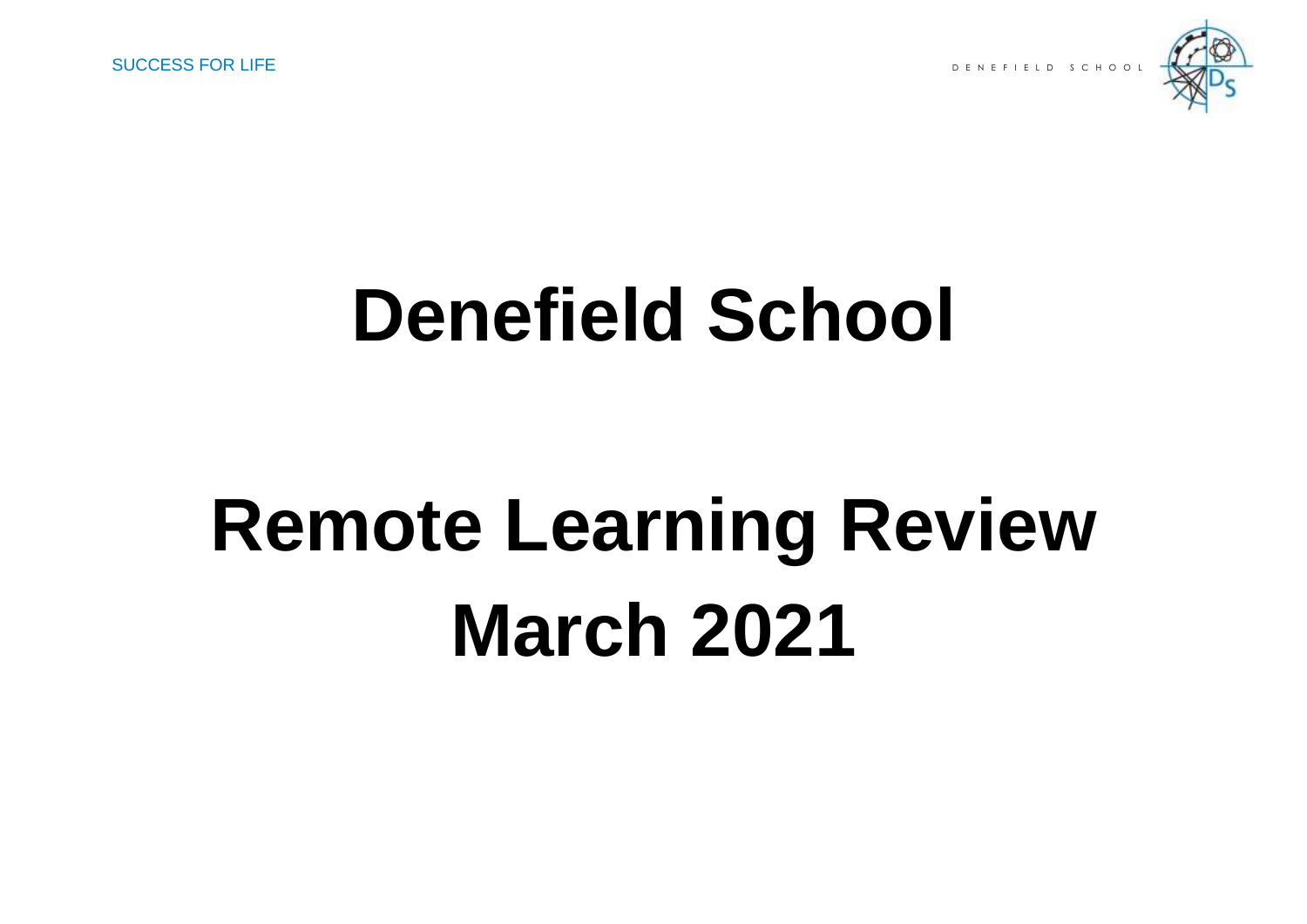

# **Leadership**

School leaders have a clear vision and approach for remote education, and maintain awareness of any issues or barriers related to effective delivery.

| 1. Identify                                                                                  | 2. Develop and plan                                          | 3. Implement               | 4. Embed                                                         | 5. Sustain                                                                                  |
|----------------------------------------------------------------------------------------------|--------------------------------------------------------------|----------------------------|------------------------------------------------------------------|---------------------------------------------------------------------------------------------|
| Not yet in place or there are Identified gaps but a plan is In the process of<br>major gaps. | being developed to address implementing systems and<br>them. | practices to address this. | <b>Practices and systems</b><br>are in place with minor<br>gaps. | Practices and systems are<br>fully embedded, and there<br>are examples of best<br>practice. |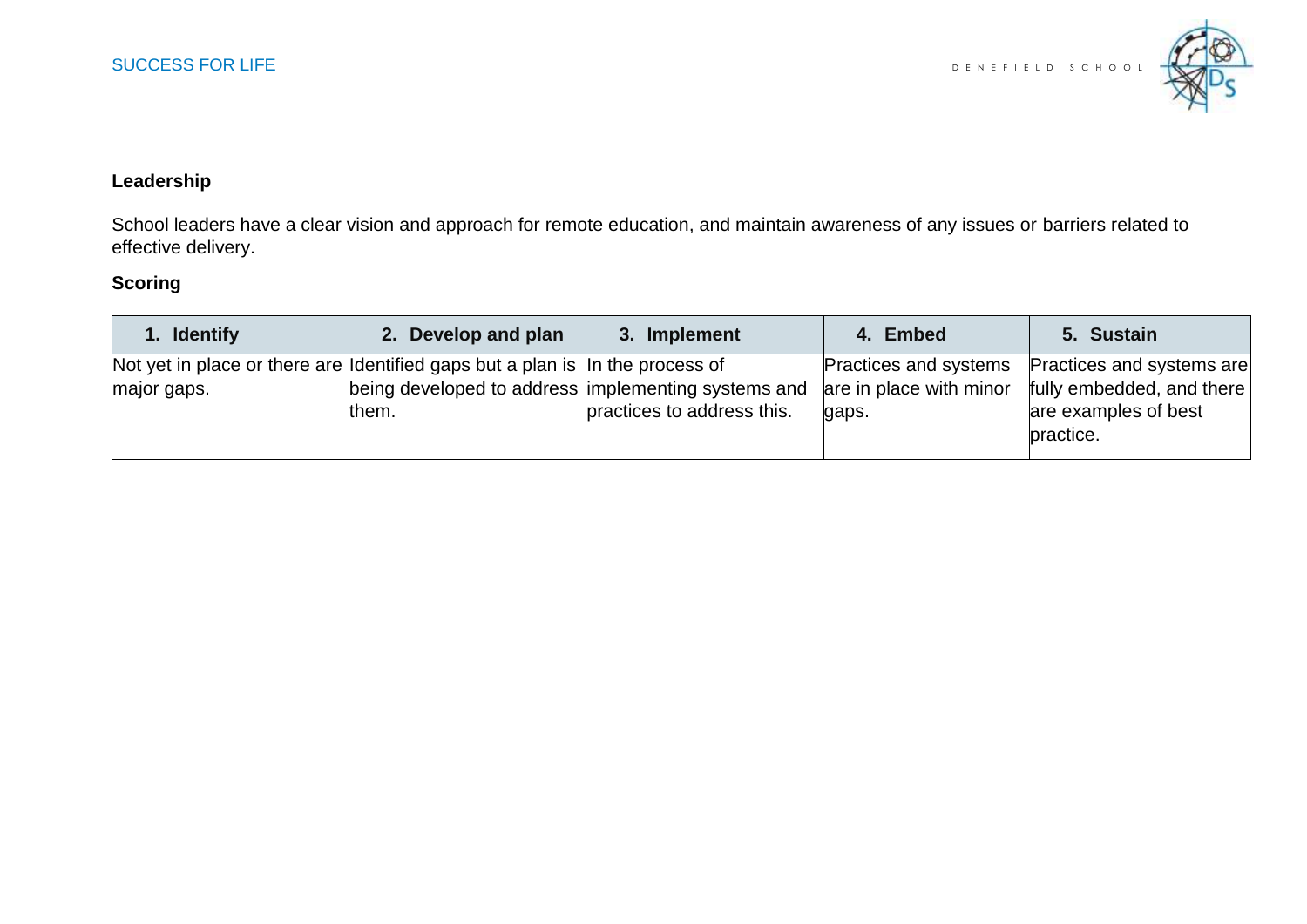

| <b>Approach</b>                                                                                                                                                                                                                                                                                                                                                                                                                                                                                                               | <b>Strengths</b>                                                                                                                                                                                                                                                                                                                                                                                                                                                                                                                                                                                                                       | <b>Gaps</b>                                                                                                          | <b>Score</b><br>(1 to 5) | <b>Potential actions and</b><br>resources if score is 1 or 2                                                                                                                                                                                                                                                                                                                                                                                                                                                                                                                                                                                                                                                                                                             |
|-------------------------------------------------------------------------------------------------------------------------------------------------------------------------------------------------------------------------------------------------------------------------------------------------------------------------------------------------------------------------------------------------------------------------------------------------------------------------------------------------------------------------------|----------------------------------------------------------------------------------------------------------------------------------------------------------------------------------------------------------------------------------------------------------------------------------------------------------------------------------------------------------------------------------------------------------------------------------------------------------------------------------------------------------------------------------------------------------------------------------------------------------------------------------------|----------------------------------------------------------------------------------------------------------------------|--------------------------|--------------------------------------------------------------------------------------------------------------------------------------------------------------------------------------------------------------------------------------------------------------------------------------------------------------------------------------------------------------------------------------------------------------------------------------------------------------------------------------------------------------------------------------------------------------------------------------------------------------------------------------------------------------------------------------------------------------------------------------------------------------------------|
| Remote education plan<br>There is a plan in place for remote<br>education and a senior leader with<br>overarching responsibility for the<br>quality and delivery of remote<br>education, including that provision<br>meets expectations for remote<br>education.<br>The plan is underpinned by high<br>expectations to provide the quality<br>delivery of a planned curriculum for<br>all (including vulnerable children<br>and children with SEND), which is<br>aligned as close as possible to the<br>in-school curriculum. | Parental response out of 396<br>showed that:<br>1. 99% of respondents'<br>students were 'always' or<br>'usually' accessing<br>learning.<br>2. 92% of respondents<br>agreed that the remote<br>learning provision<br>provided was 'good' or<br>'outstanding'.<br>86% of respondents felt<br>3.<br>that their children were<br>receiving 'good' or<br>'outstanding' support.<br>93% of respondents<br>4.<br>reported that their<br>children had individual<br>devices to access<br>learning and were not<br>'sharing' with parents or<br>siblings.<br>Clear and measurable plan<br>available on the school website<br>since January 2021 | 3/396 parents felt that<br>students' faces should be<br>visible to teachers and<br>classmates for<br>accountability. | 4                        | To help develop your remote<br>education plan:<br>The EdTech Demonstrator<br>Programme provides resources to<br>support schools and colleges. This<br>includes <b>short videos</b> developed<br>by schools and colleges, and<br>guidance on how to embed digital<br>technology to support remote<br>education.<br>GOV.UK has brought together<br>school-led webinars to share best<br>practice in setting up remote<br>leducation.<br>For guidance on how to remain<br>cyber-secure, please refer to<br><b>Cyber security in schools:</b><br>questions for governors and<br>trustees.<br>Read the guidance on <b>actions for</b><br>schools during the coronavirus<br>outbreak and refer to Oak National<br>Academy for help to deliver a<br>blanned curriculum for all. |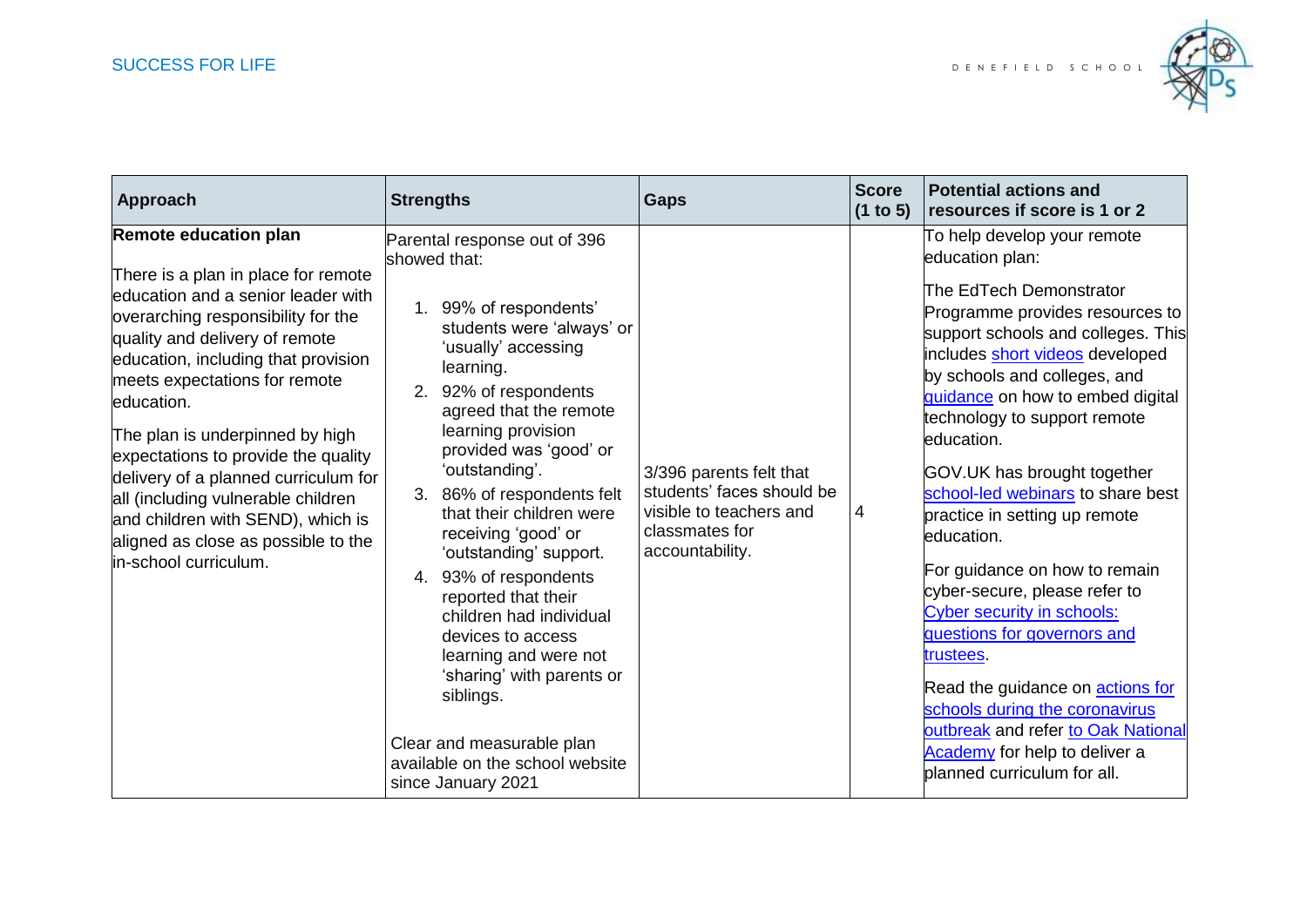

|                                                                                                                                          | Clear plan in place for students<br>who will self-isolate individually,<br>or in larger groups, while the<br>school operates our curriculum<br>in the classroom.<br>Where a student, or smaller<br>number of students, self-isolate,<br>we ensure that work following<br>our curriculum maps is<br>available each week on Satchel<br>One so that students can<br>access the same knowledge<br>and educational entitlement as<br>their peers in the classroom.<br>Where year groups are to self-<br>isolate, our default position is to<br>'live-teach' these lessons. |                                                                                                                                                                                                                                                   |   |                                                                                                                                                                                                                                                                                                                      |
|------------------------------------------------------------------------------------------------------------------------------------------|-----------------------------------------------------------------------------------------------------------------------------------------------------------------------------------------------------------------------------------------------------------------------------------------------------------------------------------------------------------------------------------------------------------------------------------------------------------------------------------------------------------------------------------------------------------------------|---------------------------------------------------------------------------------------------------------------------------------------------------------------------------------------------------------------------------------------------------|---|----------------------------------------------------------------------------------------------------------------------------------------------------------------------------------------------------------------------------------------------------------------------------------------------------------------------|
| Communication<br>Governors, staff, parents and<br>carers are aware of the school's<br>approach and arrangements for<br>remote education. | Clear and measurable plan<br>available on the school website<br>since January 2021.<br>Significant staff training time,<br>preparation time, and continued<br>good practice sharing and<br>training through the lockdown<br>period.                                                                                                                                                                                                                                                                                                                                   | Parental survey 5/396<br>shows that we need to<br>further standardise how<br>teachers request<br>submission of work and<br>volume of extended<br>learning (parental views<br>on whether homework<br>should be set differ<br>considerably) 12/396. | 4 | Ensure governors, staff, parents<br>and carers are aware of the<br>school's remote education<br>provision by maintaining regular<br>communication and providing<br>updates on any changes to the<br>provision.<br>GOV.UK provides guidance to<br>support schools to <b>publish</b><br>information about their remote |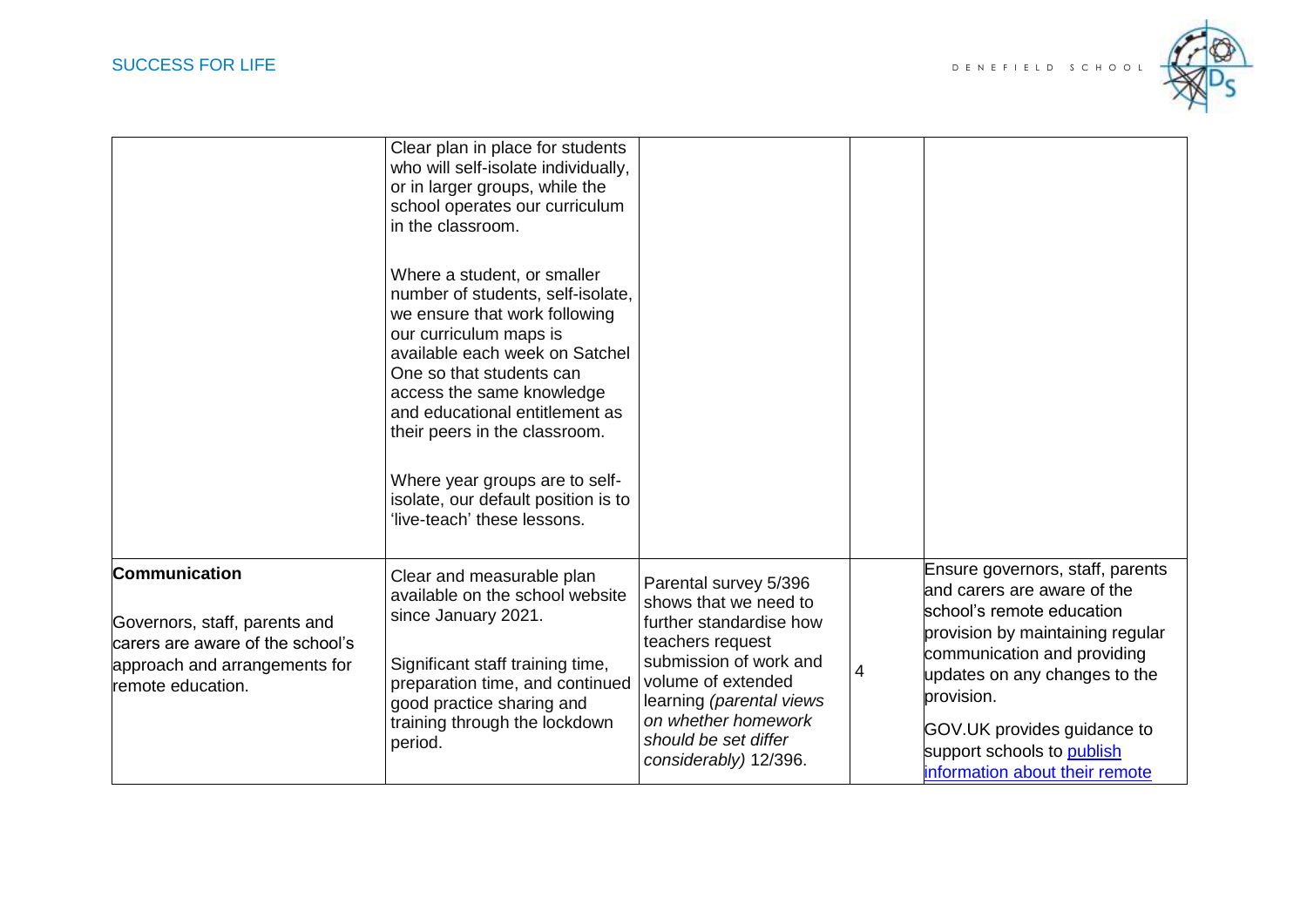

|                                                                                                                                                                                                                                                                                                                                                                                          | LSN studied best practice<br>locally, national and<br>internationally and shared this<br>with colleagues.<br>Parental communication<br>regarding remote learning<br>strong.<br>Technical support provided by<br>HML strong.                                                                                                                                                                                                                                                                                                                    |                                                                                                                                                                                                                                                                                                            |   | education provision on their<br>websites for parents.<br><b>The Education Endowment</b><br>Foundation has provided a guide<br>for schools on how to<br>communicate with parents during<br>coronavirus (Covid-19).                                                                |
|------------------------------------------------------------------------------------------------------------------------------------------------------------------------------------------------------------------------------------------------------------------------------------------------------------------------------------------------------------------------------------------|------------------------------------------------------------------------------------------------------------------------------------------------------------------------------------------------------------------------------------------------------------------------------------------------------------------------------------------------------------------------------------------------------------------------------------------------------------------------------------------------------------------------------------------------|------------------------------------------------------------------------------------------------------------------------------------------------------------------------------------------------------------------------------------------------------------------------------------------------------------|---|----------------------------------------------------------------------------------------------------------------------------------------------------------------------------------------------------------------------------------------------------------------------------------|
| <b>Monitoring and evaluating</b><br>The school has systems in place to<br>monitor the impact of remote<br>education. This includes:<br>staff workload and how to<br>mitigate against it<br>staffing changes<br>having access to<br>appropriate management<br>information (such as staff<br>and pupil sickness and<br>absence data) to help the<br>school respond to changing<br>contexts | Senior leaders monitored and<br>supported the quality of<br>provision from the first week.<br>Senior leaders understood the<br>anxiety of colleagues around<br>understanding the impact on the shift to remote learning and<br>planned to support well-being<br>and confidence of teachers<br>through training and<br>encouragement.<br>Regular training on remote<br>learning provided to colleagues<br>with shared practice and<br>support.<br>Leaders and teachers given<br>time to adapt curricula and<br>materials to the remote context. | Some variability n teacher<br>quality - four out of 70<br>teachers identified in<br>parental survey 13/396<br>(where a teacher's name<br>was provided, it was only<br>provided once - no<br>patterns).<br>Address the volume and<br>quality of extended<br>learning set during<br>lockdown periods 12/396. | 4 | GOV.UK provides the following<br>quidance:<br>recording attendance in<br>$\bullet$<br>relation to coronavirus<br>(Covid-19) during the 2020<br>to 2021 academic year<br>actions for schools during<br>the coronavirus outbreak<br>remote education good<br>$\bullet$<br>practice |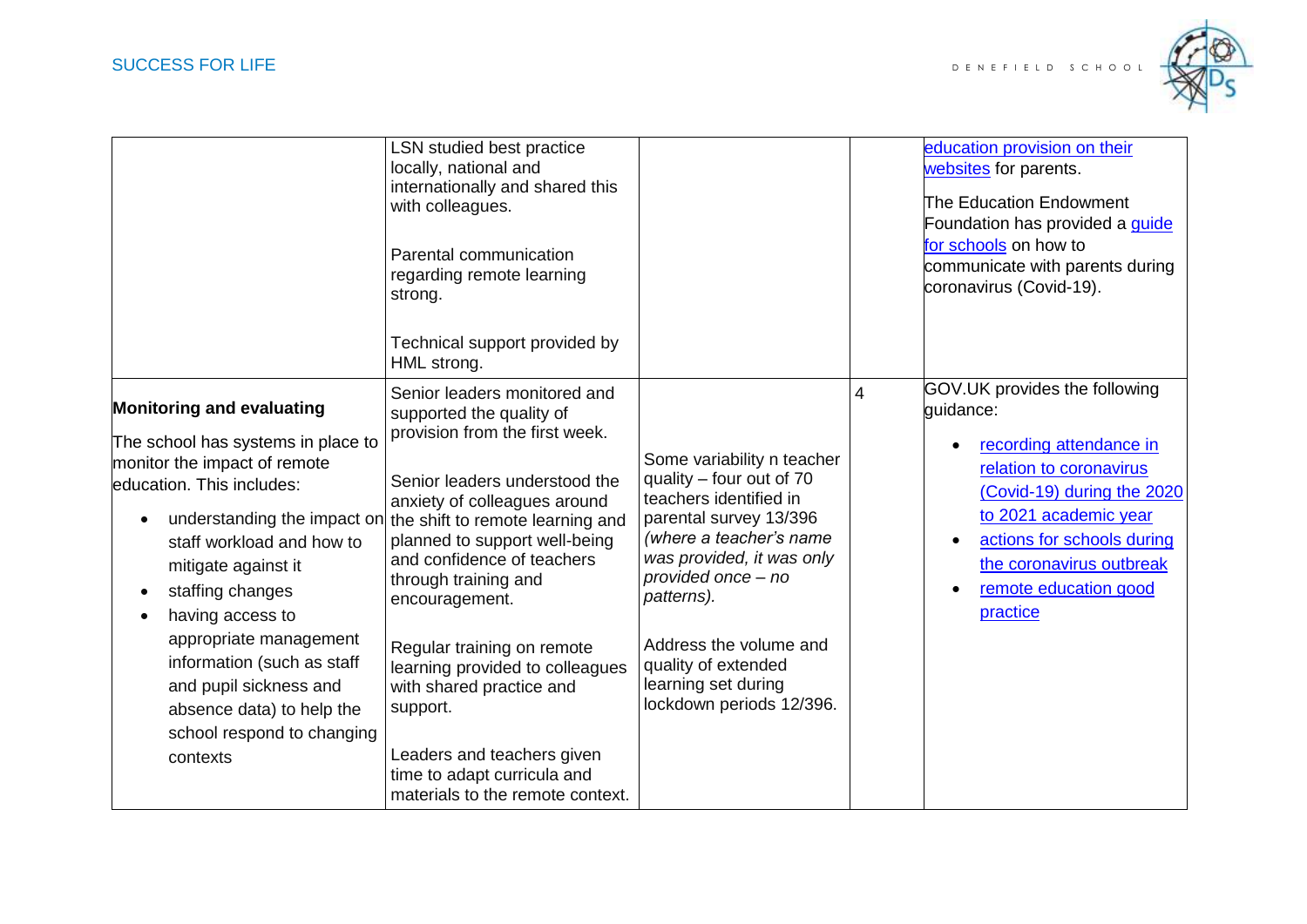

| Leaders and teachers given<br>time to adapt assessment<br>materials to the new context.          |  |  |
|--------------------------------------------------------------------------------------------------|--|--|
| Drop-ins to remote lessons<br>conducted in a supportive<br>l manner.                             |  |  |
| High quality staff and pupil data<br>collected daily to support<br>decision making and planning. |  |  |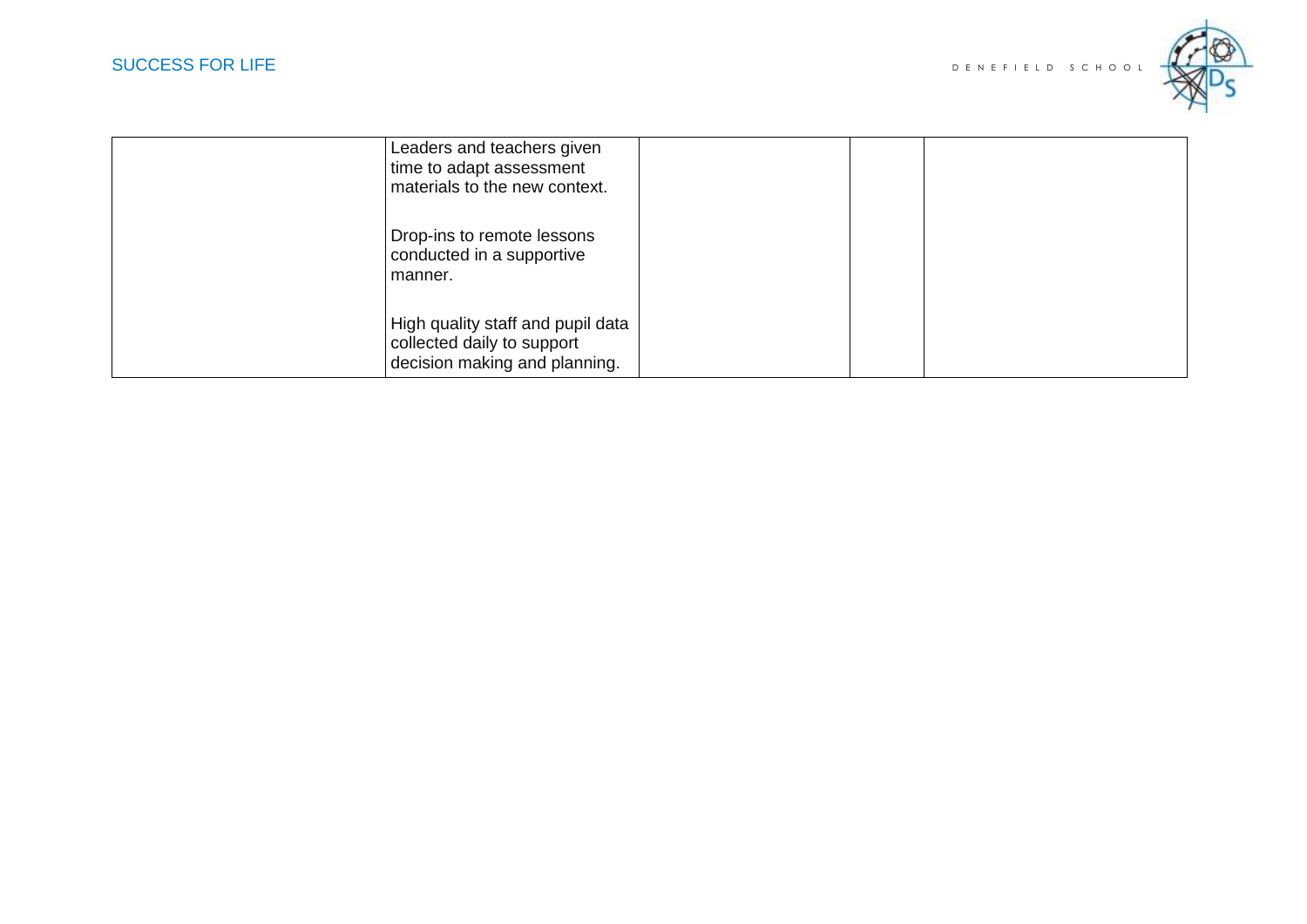

#### **Remote education context and pupil engagement**

The school understands the remote education context of pupils, and plans its provision to ensure pupils can remain engaged in education.

| 1. Identify                                                                  | Develop and plan<br>12.                                                                             | 3. Implement               | <b>Embed</b><br>I4.                         | 5. Sustain                              |
|------------------------------------------------------------------------------|-----------------------------------------------------------------------------------------------------|----------------------------|---------------------------------------------|-----------------------------------------|
| Not yet in place or there are dentified gaps but a plan is in the process of |                                                                                                     |                            | Practices and systems Practices and systems |                                         |
| major gaps.                                                                  | being developed to address implementing systems and are in place with minor are fully embedded, and |                            |                                             |                                         |
|                                                                              | them.                                                                                               | practices to address this. | gaps.                                       | there are examples of<br>best practice. |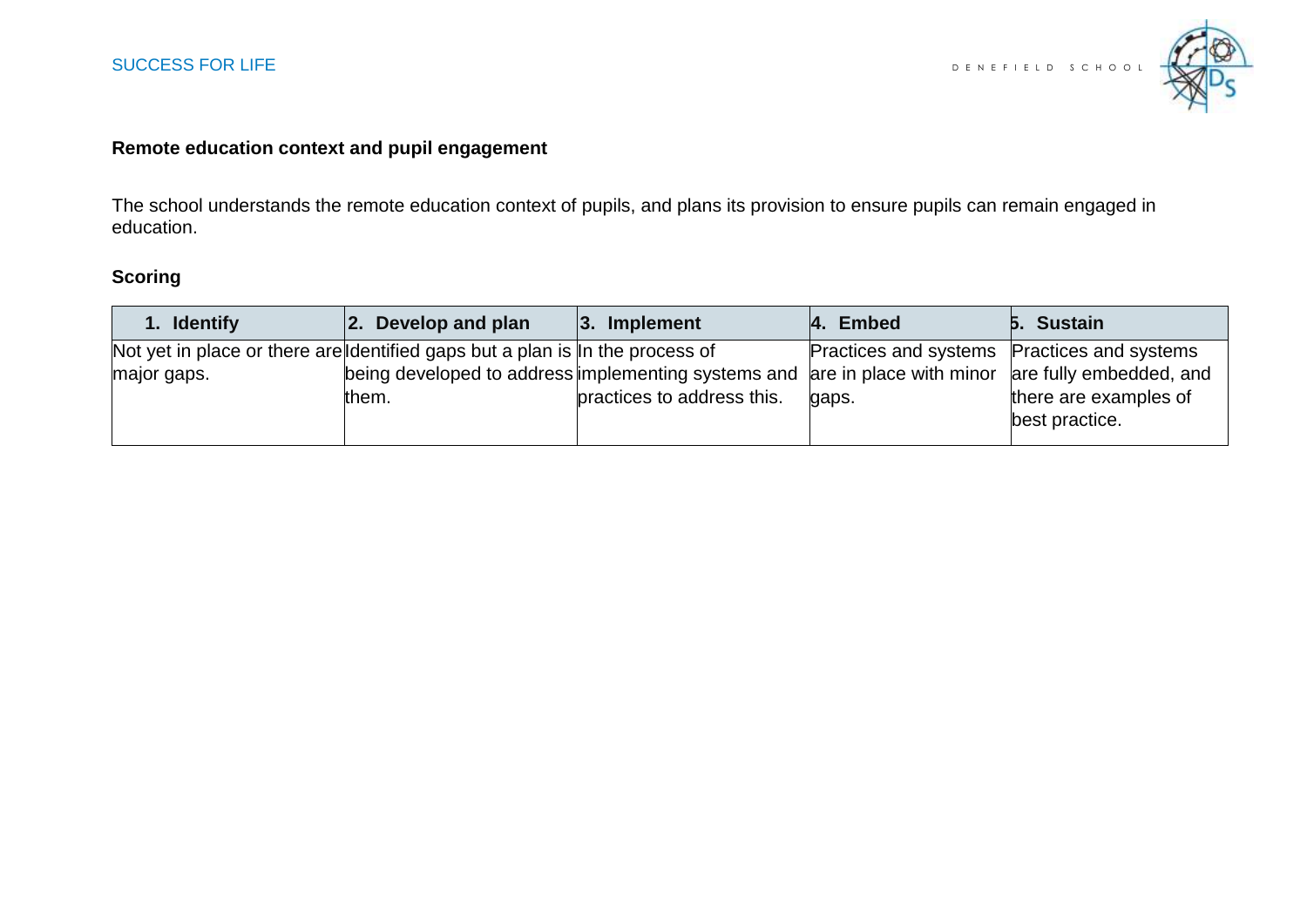

| <b>Approach</b>                                                                                                                                                                                                                                                                                                                                                                                                                                                                                                               | <b>Strengths</b>                                                                                                                                                                                                                                                                                                                                                                                                                                                                                                                                                                                         | <b>Gaps</b>                                                         | <b>Score</b><br>(1 to 5) | <b>Potential actions and</b><br>resources if score is 1 or 2                                                                                                                                                                                                                                                                                                                                                                                                                                                                                                                                                                                                                         |
|-------------------------------------------------------------------------------------------------------------------------------------------------------------------------------------------------------------------------------------------------------------------------------------------------------------------------------------------------------------------------------------------------------------------------------------------------------------------------------------------------------------------------------|----------------------------------------------------------------------------------------------------------------------------------------------------------------------------------------------------------------------------------------------------------------------------------------------------------------------------------------------------------------------------------------------------------------------------------------------------------------------------------------------------------------------------------------------------------------------------------------------------------|---------------------------------------------------------------------|--------------------------|--------------------------------------------------------------------------------------------------------------------------------------------------------------------------------------------------------------------------------------------------------------------------------------------------------------------------------------------------------------------------------------------------------------------------------------------------------------------------------------------------------------------------------------------------------------------------------------------------------------------------------------------------------------------------------------|
| Home environment<br>The school is aware of the learning<br>environment in the home and works<br>with parents and families to<br>understand and ensure that pupils<br>will be able to access education at<br>home.<br>The school supports pupils on how<br>to self-regulate during remote<br>education, including:<br>understanding their<br>$\bullet$<br>strengths and weaknesses<br>to improve their learning<br>how to learn from home<br>$\bullet$<br>how to manage their time<br>$\bullet$<br>during periods of isolation | <b>Edison and Student Managers</b><br>have contacted home in order<br>to find out concerns and issues.<br>We have asked all vulnerable<br>students to attend 'Study Club'<br>All concerns logged in CPOMS<br>and addressed.<br>Adjusted timetables to<br>accommodate learners.<br>Home visits where<br>parents/cares not contactable.<br>Chlidrens' services, EWO and<br>Police involved where<br>concerns.<br>Several questionnaires on<br>remote learning access.<br>Vulnerable students contacted<br>at least weekly, if not in school,<br>and each day if not engaging<br>with learning each lesson. | Two tutors require further<br>support to develop their<br>practice. | 4                        | The EdTech Demonstrator<br>Programme's remote education<br>roadmap supports schools to<br>adapt their remote education<br>provision depending on a pupil's<br>home environment.<br>Where pupils might lack digital<br>access to support the school's<br>remote education provision,<br>schools should refer to the get<br>help with technology during<br>coronavirus (COVID-19) guidance<br>for support on providing pupils<br>with laptops, tablets and internet.<br>The Education Endowment<br>Foundation provides a<br>metacognition and self-regulation<br>toolkit on how schools can support<br>pupils to plan, monitor, and<br>evaluate specific aspects of their<br>learning. |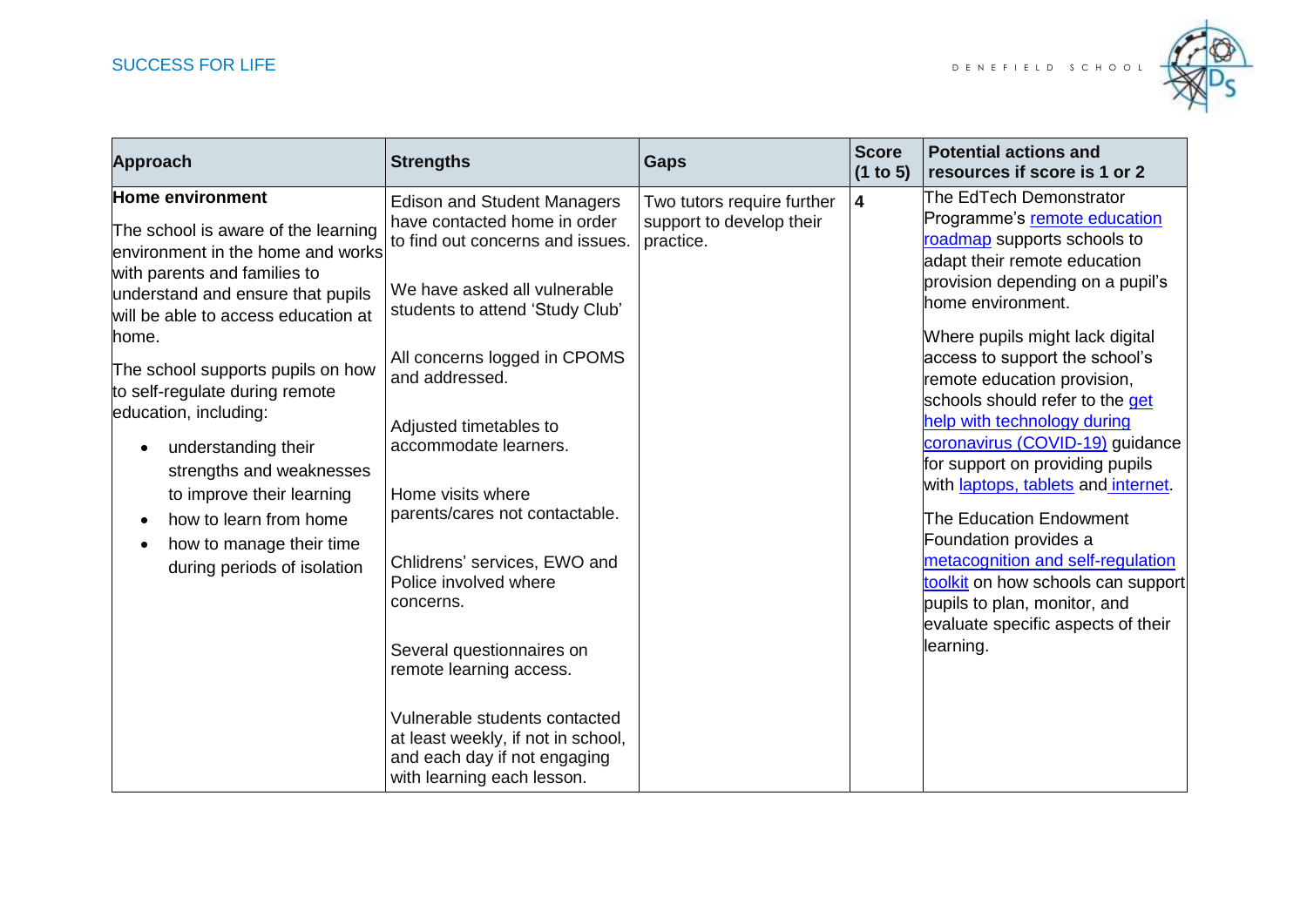

| Laptops, tablets and internet<br>access<br>Where digital approaches are used,<br>leaders are aware of any limitations<br>to access to the internet, and<br>suitable devices, for pupils which<br>impact on remote education<br>provision. Leaders have made<br>suitable alternative arrangements to<br>minimise the impact of these<br>limitations, either by providing<br>pupils with devices and/or internet<br>access or ensuring appropriate<br>offline provision where pupils<br>without access are considered<br>vulnerable and are expected to<br>come into school. | Comprehensive surveying<br>completed of the school<br>community resulting in all<br>parents/carers who required (or<br>in fact requested) laptops,<br>having these provided to<br>support effective learning.<br>Our default position was to<br>encourage all PP students and<br>those identified as vulnerable to<br>come to our study club. | Where students are not<br>engaging in learning<br>remotely, identify what<br>else can be done where:<br>IT access is resolved.<br>school attendance is<br>offered, school has<br>regularly contacted<br>families and EWO has<br>contacted families with<br>concern.<br>(If anything extra can be<br>put in place?) | $\overline{\mathbf{4}}$ | Where technology is used to<br>support remote education, the<br><b>EdTech Demonstrator Programme</b><br>offers resources on how to set up<br>a virtual classroom and how to<br>embed technology into teaching<br>practice.<br>Where pupils might lack digital<br>access, schools should refer to<br>the get help with technology<br>during coronavirus (Covid-19)<br>guidance for support on providing<br>pupils with laptops, tablets and<br>internet. |
|----------------------------------------------------------------------------------------------------------------------------------------------------------------------------------------------------------------------------------------------------------------------------------------------------------------------------------------------------------------------------------------------------------------------------------------------------------------------------------------------------------------------------------------------------------------------------|-----------------------------------------------------------------------------------------------------------------------------------------------------------------------------------------------------------------------------------------------------------------------------------------------------------------------------------------------|--------------------------------------------------------------------------------------------------------------------------------------------------------------------------------------------------------------------------------------------------------------------------------------------------------------------|-------------------------|---------------------------------------------------------------------------------------------------------------------------------------------------------------------------------------------------------------------------------------------------------------------------------------------------------------------------------------------------------------------------------------------------------------------------------------------------------|
| <b>Supporting children with</b><br>additional needs<br>Children and young people with<br>high needs, including<br>disadvantaged pupils, SEND and<br>vulnerable pupils, have the right<br>structures and provision in place to<br>help remote education.<br>This includes guidance for parents<br>and carers on how to effectively<br>support remote education, and<br>ensuring pupils have access to the                                                                                                                                                                   | Specific place designated for all<br>PP/SEND and vulnerables in<br>school to ensure entitlement.<br>Set up remote interventions<br>with youth workers.<br>Remote Lexia intervention from<br>two colleagues.<br>Counselling online, including<br>ELSA.                                                                                         | Some families still<br>exceptionally challenging<br>to communicate with and<br>required significant<br>persuasion from external<br>agencies to engage.                                                                                                                                                             | 4                       | The EdTech Demonstrator<br>Programme has made a range of<br><b>SEND resources available for</b><br>schools and colleges, including<br>webinars on how to support pupils<br>with SEND.<br>The guidance on <b>actions for</b><br>schools during the coronavirus<br>outbreak provides guidance on<br>how schools should support pupils<br>with SEND and vulnerable<br>children.                                                                            |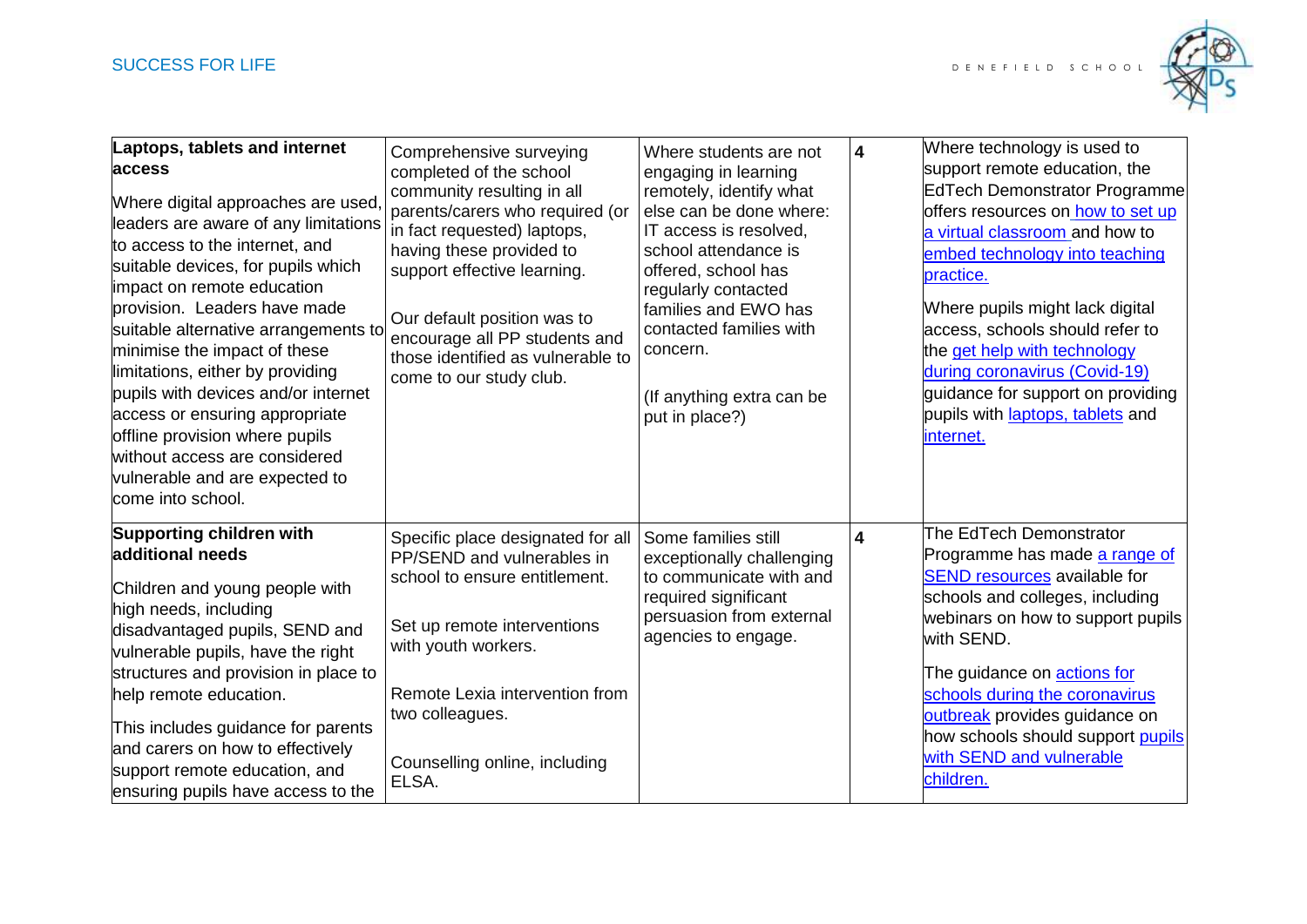

| right hardware and software to                                                                                                 |                                                                                                                                                                                               |                                                                                                                                 |                         | <b>Oak National Academy provides</b>                                                   |
|--------------------------------------------------------------------------------------------------------------------------------|-----------------------------------------------------------------------------------------------------------------------------------------------------------------------------------------------|---------------------------------------------------------------------------------------------------------------------------------|-------------------------|----------------------------------------------------------------------------------------|
| support their needs.                                                                                                           | Student Managers in work each<br>day to guide and support<br>parents/carers and students.                                                                                                     |                                                                                                                                 |                         | resources for teachers to support<br>children with additional needs.                   |
|                                                                                                                                | Paper copies of work sent<br>home where appropriate.                                                                                                                                          |                                                                                                                                 |                         |                                                                                        |
|                                                                                                                                | Clear guidance provided for<br>students. Parents and carers on<br>how to access and participate in<br>remote learning.                                                                        |                                                                                                                                 |                         |                                                                                        |
|                                                                                                                                | <b>Edison team and Student</b><br>Managers communication with                                                                                                                                 |                                                                                                                                 |                         |                                                                                        |
|                                                                                                                                | parents to assess the learning<br>situation and address needs.                                                                                                                                |                                                                                                                                 |                         |                                                                                        |
|                                                                                                                                | Please see notes on remote<br>learning curriculum and<br>hardware provision elsewhere<br>in the document as further<br>evidence to support<br>disadvantaged, SEND and<br>vulnerable students. |                                                                                                                                 |                         |                                                                                        |
| <b>Monitoring engagement</b>                                                                                                   | We have a comprehensive                                                                                                                                                                       | Some families still                                                                                                             | $\overline{\mathbf{4}}$ | Advice on how schools should                                                           |
| The school has systems for<br>checking daily whether pupils are<br>engaging with their work, and<br>informs parents and carers | system by which a member of<br>SLT, an Attendance Officer,<br>and four Student Managers<br>track attendance and<br>engagement daily and by each                                               | exceptionally challenging<br>to communicate with and<br>required significant<br>persuasion from external<br>agencies to engage. |                         | monitor engagement is highlighted<br>in the remote education<br>expectations guidance. |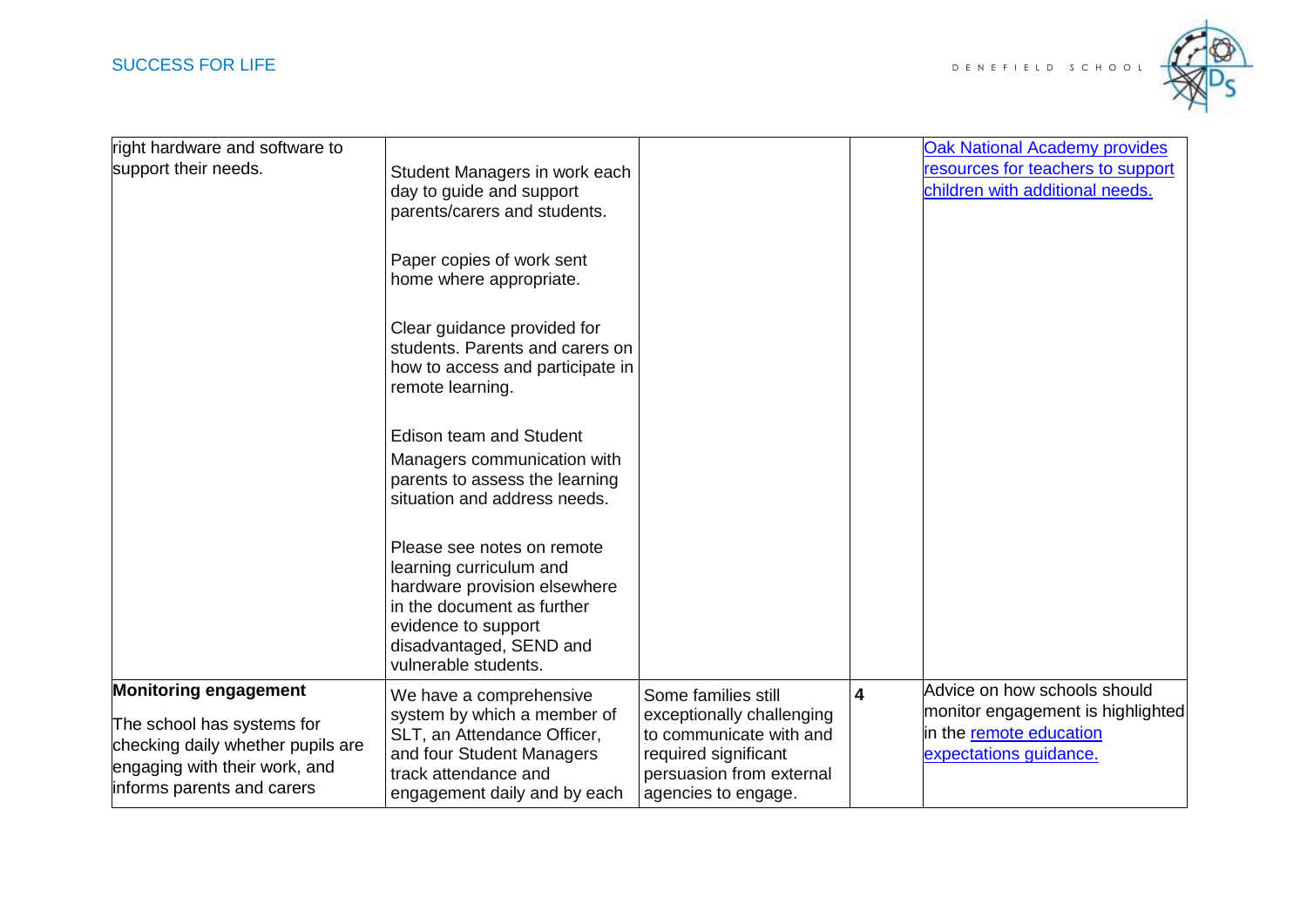

| immediately where engagement is<br>a concern.                                                                                                                                                          | period. Appropriate follow is put<br>in place the same day with the<br>initial priority given to PP/SEND<br>students whose parents/carers<br>do not want them to attend our<br>Study Club.                                          |   | <b>EdTech Demonstrator networks</b><br>have produced a range of<br>webinars and tutorials, including<br>sharing advice and top tips on<br>ways to monitor and evaluate<br>progress.                  |
|--------------------------------------------------------------------------------------------------------------------------------------------------------------------------------------------------------|-------------------------------------------------------------------------------------------------------------------------------------------------------------------------------------------------------------------------------------|---|------------------------------------------------------------------------------------------------------------------------------------------------------------------------------------------------------|
|                                                                                                                                                                                                        | In order to support tracking<br>attendance and engagement,<br>and manage teacher workload,<br>we also invested in SIMS for<br>teachers to use at home.                                                                              |   |                                                                                                                                                                                                      |
| Pupil digital skills and literacy<br>The school supports pupils where<br>necessary to use technology<br>effectively for remote education,<br>including assistive technologies for<br>pupils with SEND. | Provided 'speech to text' and<br>'enlarged keyboard' for a<br>student who needed this.<br>Guidance provided on how to<br>use a variety of devices to<br>access learning and how to set<br>up. We provided set up support<br>onsite. | 5 | Where technology is used to<br>support the school's remote<br>education provision, schools<br>should consider providing practical<br>support and guidance to pupils on<br>how to use the technology. |
|                                                                                                                                                                                                        | All students whose<br>parents/carers identified the<br>need for IT support were<br>provided with hardware to<br>support learning through the<br>school.                                                                             |   |                                                                                                                                                                                                      |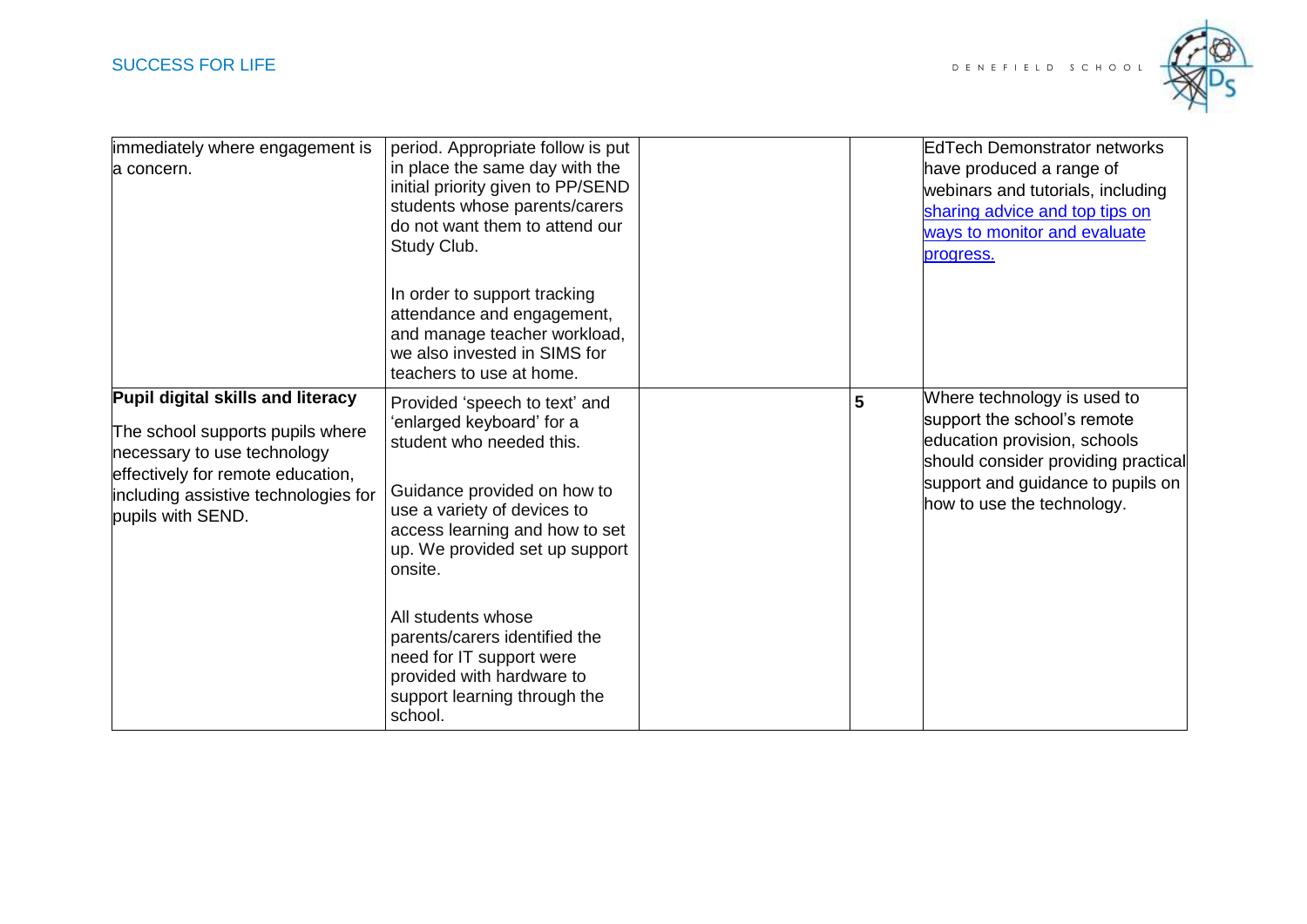

#### **Curriculum planning and delivery**

The school has well-sequenced curricula that support 'hybrid' teaching, where some children are taught in class (such as vulnerable children and children of critical workers) and others at home, and has the relevant resources in place to deliver the curriculum remotely.

| 1. Identify                                                                  | Develop and plan<br><u> 2.</u>                      | $ 3.$ Implement            | <b>Embed</b>                                | 5. Sustain                                      |
|------------------------------------------------------------------------------|-----------------------------------------------------|----------------------------|---------------------------------------------|-------------------------------------------------|
| Not yet in place or there are dentified gaps but a plan is In the process of |                                                     |                            | Practices and systems Practices and systems |                                                 |
| major gaps.                                                                  | being developed to address implementing systems and |                            |                                             | are in place with minor are fully embedded, and |
|                                                                              | them.                                               | practices to address this. | gaps.                                       | there are examples of                           |
|                                                                              |                                                     |                            |                                             | best practice.                                  |
|                                                                              |                                                     |                            |                                             |                                                 |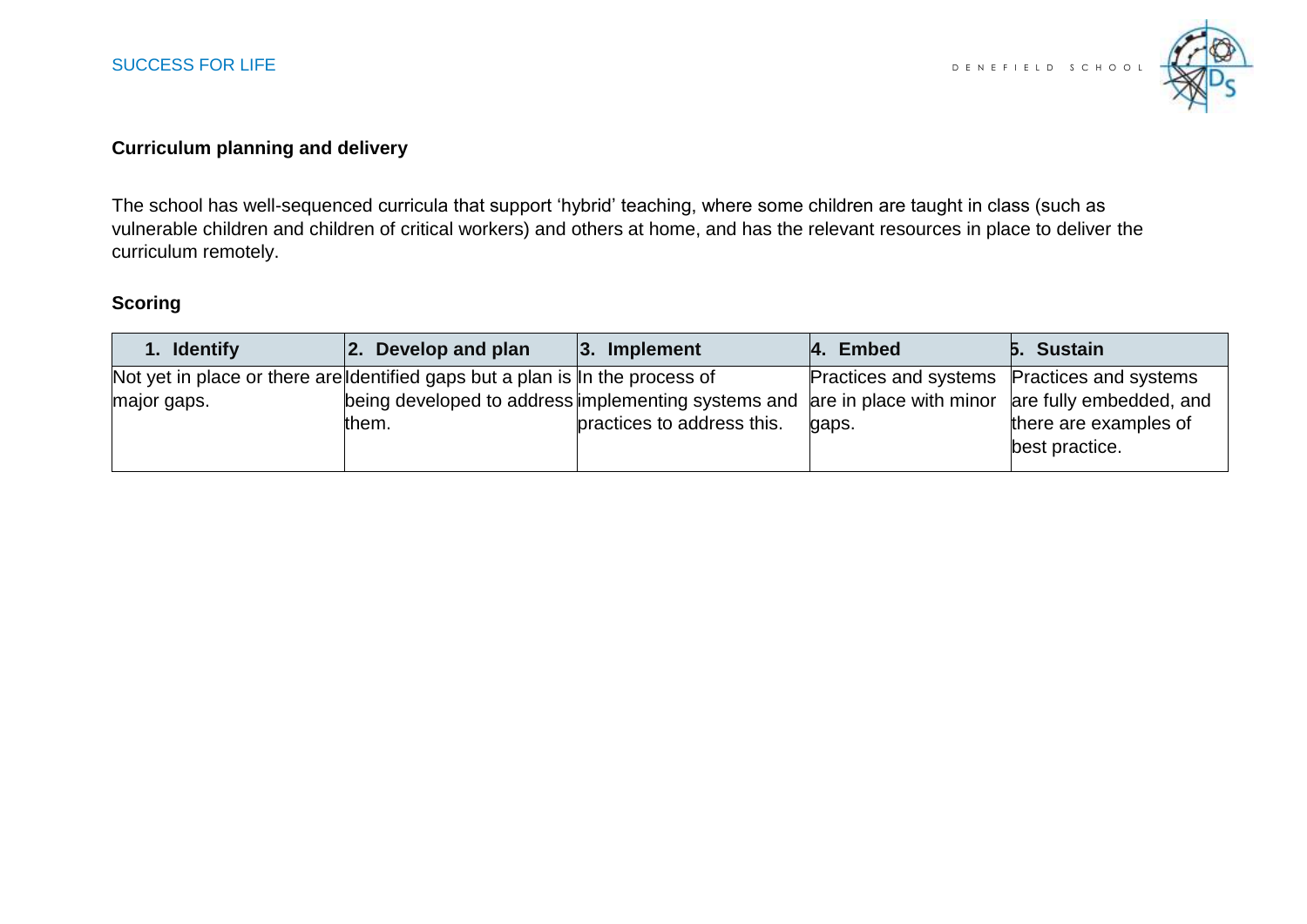

| <b>Approach</b>                                                                                                                                                                                                                                                                                                                                                                                               | <b>Strengths</b>                                                                                                                                                                                                                                                                                                                                                                                                                                                                                                      | <b>Gaps</b>                                                                                                                            | <b>Score</b><br>(1 to 5) | <b>Potential actions and</b><br>resources if score is 1 or 2                                                                                                                                                                       |
|---------------------------------------------------------------------------------------------------------------------------------------------------------------------------------------------------------------------------------------------------------------------------------------------------------------------------------------------------------------------------------------------------------------|-----------------------------------------------------------------------------------------------------------------------------------------------------------------------------------------------------------------------------------------------------------------------------------------------------------------------------------------------------------------------------------------------------------------------------------------------------------------------------------------------------------------------|----------------------------------------------------------------------------------------------------------------------------------------|--------------------------|------------------------------------------------------------------------------------------------------------------------------------------------------------------------------------------------------------------------------------|
| <b>Minimum provision</b><br>School sets work that is of<br>equivalent length to the core<br>teaching pupils would receive in<br>school in an appropriate range of<br>subjects, and as a minimum:<br>Key stage 1: 3 hours a day,<br>$\bullet$<br>on average, across the<br>school cohort, with less for<br>younger children<br>Key stage 2: 4 hours a day<br>$\bullet$<br>Key stages 3 and 4: 5 hours<br>a day | Parental response out of 396<br>showed that:<br>1. 99% of respondents'<br>students were 'always' or<br>'usually' accessing<br>learning.<br>2. 92% of respondents<br>agreed that the remote<br>learning provision<br>provided was 'good' or<br>'outstanding'.<br>3. 93% of respondents<br>reported that their<br>children had individual<br>devices to access<br>learning and were not<br>'sharing' with parents or<br>siblings.<br>Clear and measurable plan<br>available on the school website<br>since January 2021 | Some variability in teacher<br>quality - four out of 70<br>teachers identified in<br>parental survey - address<br>concerns 13/396.     | $\overline{4}$           | Remote education expectations<br>are highlighted in actions for<br>schools during the coronavirus<br>outbreak.<br>GOV.UK has brought together<br>school-led webinars to share best<br>practice in setting up remote<br>leducation. |
| <b>Curriculum planning</b><br>The school has a clear, well-<br>sequenced curriculum that supports<br>pupils both in class and remotely.                                                                                                                                                                                                                                                                       | Clear and measurable plan<br>available on the school website<br>since January 2021 which<br>details how the school's default<br>position, excluding some<br>changes due to health and                                                                                                                                                                                                                                                                                                                                 | Some variability in teacher   4<br>quality - four out of 70<br>teachers identified in<br>parental survey - address<br>concerns 13/396. |                          | GOV.UK provides resources on<br>remote education good practice<br>and how to adapt teaching<br>practice for remote education.                                                                                                      |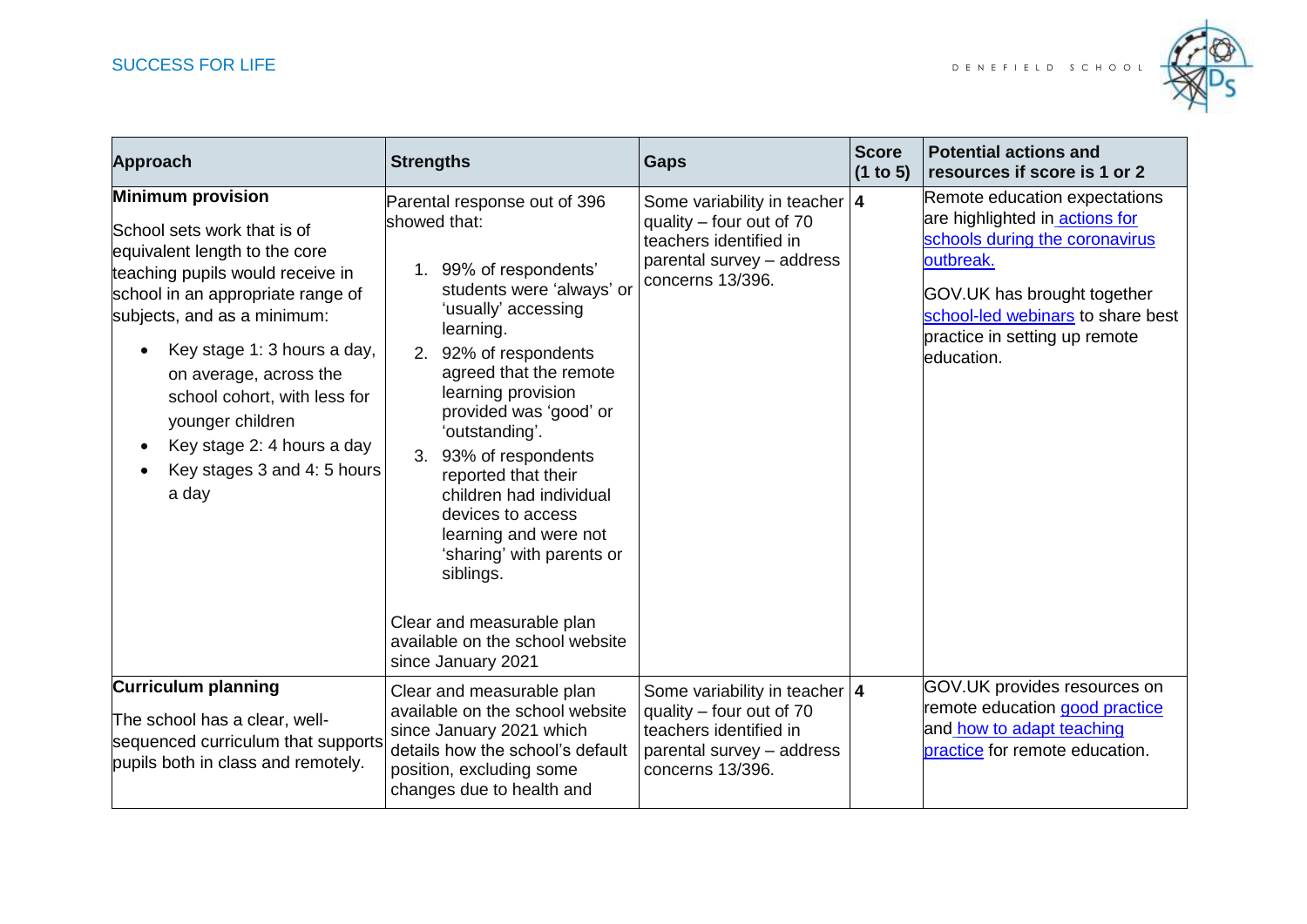

| This could include a remote<br>curriculum that is identical to the<br>one taught in class, one that is<br>similar but adapted or one that is<br>completely different. | safety, learning environment<br>restrictions or required<br>adjustments for delivery on a<br>virtual platform, was to deliver<br>the curriculum that children<br>would receive if they were in the<br>'bricks and mortar' environment<br>as 'live' lessons. |                                                                                                   |                         | The Education Endowment<br>Foundation provides a support<br>guide for schools designed to help<br>teachers and school leaders<br>support their pupils during remote<br>leducation. |
|-----------------------------------------------------------------------------------------------------------------------------------------------------------------------|-------------------------------------------------------------------------------------------------------------------------------------------------------------------------------------------------------------------------------------------------------------|---------------------------------------------------------------------------------------------------|-------------------------|------------------------------------------------------------------------------------------------------------------------------------------------------------------------------------|
|                                                                                                                                                                       | Parental response out of 396<br>showed that:                                                                                                                                                                                                                |                                                                                                   |                         |                                                                                                                                                                                    |
|                                                                                                                                                                       | 1. 99% of respondents'<br>students were 'always' or<br>'usually' accessing<br>learning.                                                                                                                                                                     |                                                                                                   |                         |                                                                                                                                                                                    |
|                                                                                                                                                                       | 2. 92% of respondents<br>agreed that the remote<br>learning provision<br>provided was 'good' or<br>'outstanding'.                                                                                                                                           |                                                                                                   |                         |                                                                                                                                                                                    |
|                                                                                                                                                                       | 3. 86% of respondents felt<br>that their children were<br>receiving 'good' or<br>'outstanding' support.                                                                                                                                                     |                                                                                                   |                         |                                                                                                                                                                                    |
| <b>Curriculum delivery</b>                                                                                                                                            | Clear and measurable plan<br>available on the school website                                                                                                                                                                                                | Parental survey shows<br>that we need to further                                                  | $\overline{\mathbf{4}}$ | GOV.UK provides:                                                                                                                                                                   |
| The school has a system in place to<br>support remote education, using<br>curriculum-aligned, resources.                                                              | since January 2021 which<br>details how the school's default<br>position, excluding some<br>changes due to health and                                                                                                                                       | standardise how teachers<br>request submission of<br>work 5/396and volume of<br>extended learning |                         | guidance on <b>accessing</b><br>$\bullet$<br>and buying resources for<br>remote education                                                                                          |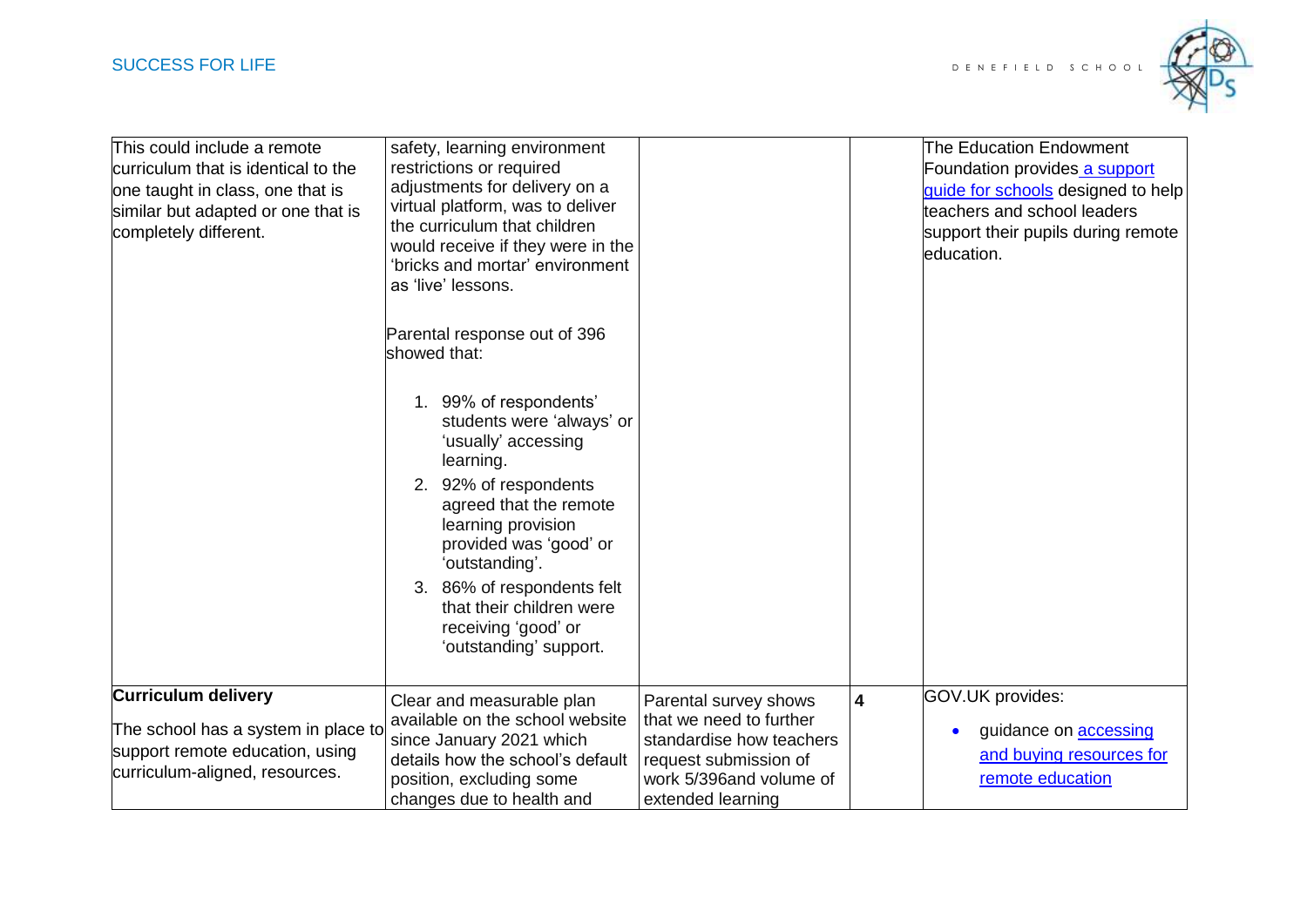

| Where remote education is taking<br>place, it should include recorded or<br>live, direct teaching time from the<br>school or other educational<br>providers (such Oak National<br>Academy), and time given for pupils<br>to complete tasks and assignments<br>independently.<br>The school uses a digital platform<br>to support effective communication<br>and accessibility for all pupils,<br>including those with SEND. | safety, learning environment<br>restrictions or required<br>adjustments for delivery on a<br>virtual platform, was to deliver<br>the curriculum that children<br>would receive if they were in the<br>'bricks and mortar' environment<br>as 'live' lessons.<br>We choose, after significant<br>research and discussion, to use<br>Microsoft TEAMS and Satchel<br>One as our delivery platforms.<br>Parental response out of 396<br>showed that:<br>1. 99% of respondents'<br>students were 'always' or<br>'usually' accessing<br>learning.<br>2. 92% of respondents<br>agreed that the remote<br>learning provision<br>provided was 'good' or<br>'outstanding'.<br>3. 86% of respondents felt<br>that their children were<br>receiving 'good' or<br>'outstanding' support. | (parental views on<br>whether homework should<br>be set differ considerably)<br>12/396.<br>Some variability in teacher<br>quality - four out of 70<br>teachers identified in<br>parental survey - address<br>concerns13/396.<br>Parental survey, 13/396<br>respondents felt that<br>teachers required further<br>training on how to ensure<br>participation and feedback<br>'live' in lessons. | resources on remote<br>education good practice<br>guidance on how to access<br>$\bullet$<br>and set up online digital<br>platforms to support<br>delivery<br><b>Oak National Academy</b><br>provides resources and<br>guidance on how to map<br>resources to a school's<br>existing curriculum.<br><b>RNIB Bookshare, which was</b><br>established through DfE's pilot<br>load2learn, is providing on-<br>demand access to over 350,000<br>accessible digital books for<br>schools - free for any pupil with<br>dyslexia or visual impairments. |
|-----------------------------------------------------------------------------------------------------------------------------------------------------------------------------------------------------------------------------------------------------------------------------------------------------------------------------------------------------------------------------------------------------------------------------|----------------------------------------------------------------------------------------------------------------------------------------------------------------------------------------------------------------------------------------------------------------------------------------------------------------------------------------------------------------------------------------------------------------------------------------------------------------------------------------------------------------------------------------------------------------------------------------------------------------------------------------------------------------------------------------------------------------------------------------------------------------------------|------------------------------------------------------------------------------------------------------------------------------------------------------------------------------------------------------------------------------------------------------------------------------------------------------------------------------------------------------------------------------------------------|-------------------------------------------------------------------------------------------------------------------------------------------------------------------------------------------------------------------------------------------------------------------------------------------------------------------------------------------------------------------------------------------------------------------------------------------------------------------------------------------------------------------------------------------------|
|-----------------------------------------------------------------------------------------------------------------------------------------------------------------------------------------------------------------------------------------------------------------------------------------------------------------------------------------------------------------------------------------------------------------------------|----------------------------------------------------------------------------------------------------------------------------------------------------------------------------------------------------------------------------------------------------------------------------------------------------------------------------------------------------------------------------------------------------------------------------------------------------------------------------------------------------------------------------------------------------------------------------------------------------------------------------------------------------------------------------------------------------------------------------------------------------------------------------|------------------------------------------------------------------------------------------------------------------------------------------------------------------------------------------------------------------------------------------------------------------------------------------------------------------------------------------------------------------------------------------------|-------------------------------------------------------------------------------------------------------------------------------------------------------------------------------------------------------------------------------------------------------------------------------------------------------------------------------------------------------------------------------------------------------------------------------------------------------------------------------------------------------------------------------------------------|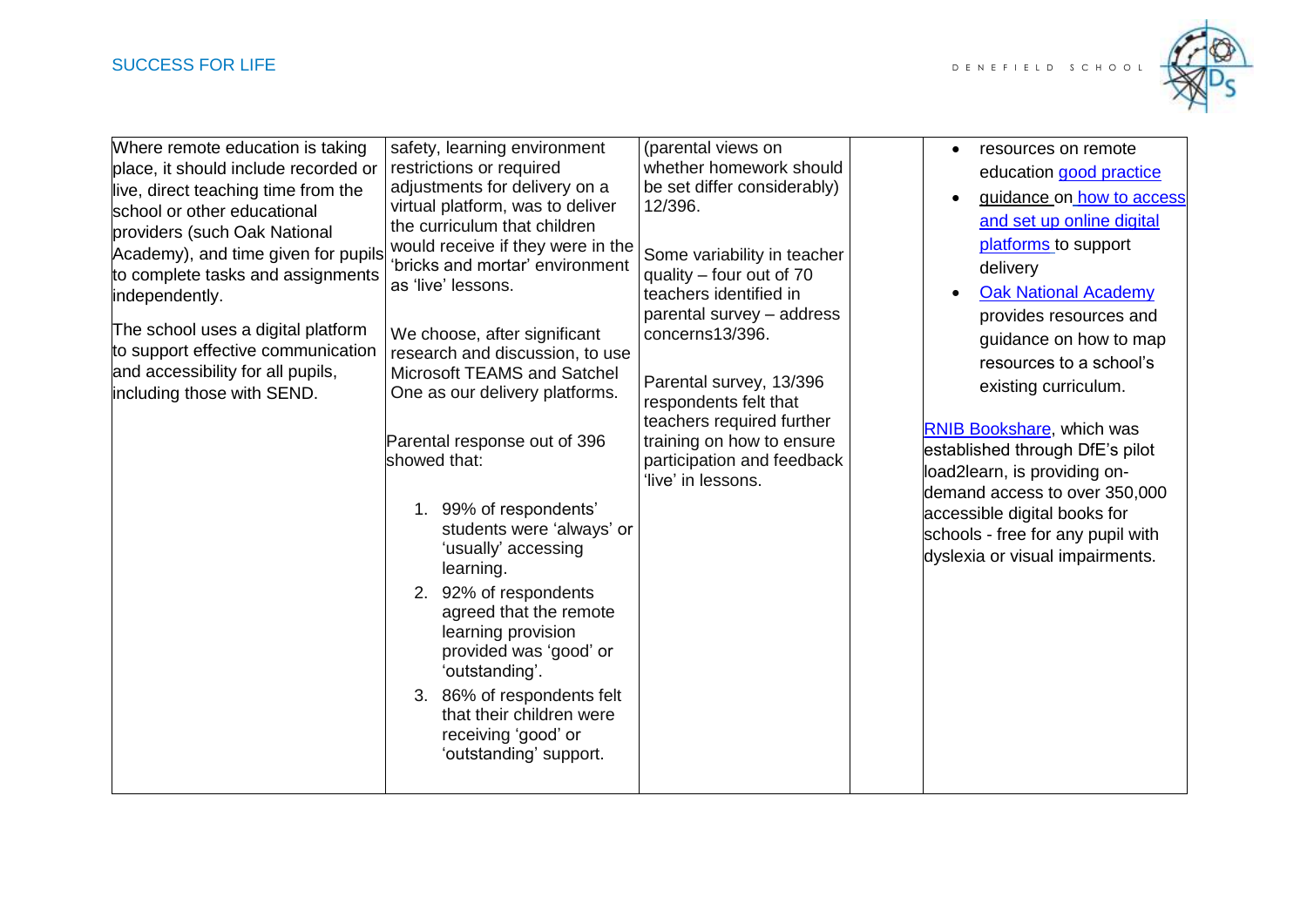

| Assessment and feedback<br>The school has a plan in place to<br>gauge how well all pupils are<br>progressing through the curriculum<br>using questions and other suitable<br>tasks.<br>The school provides feedback, at<br>least weekly, using digitally-<br>facilitated or whole-class feedback<br>where appropriate. | We decided to continue with the   Parental survey shows<br>Marking and Feedback<br>(assessment) plans detailed in<br>our curriculum area assessment request submission of<br>maps in order to support<br>students' development and<br>inform teachers of 'gaps' in<br>preparation for students' return<br>to school.<br>This is detailed in the school's<br>Remote Learning Plan, on our<br>website from January 2021 | that we need to further<br>standardise how teachers<br>work 5/396 and volume of<br>extended learning<br>(parental views on<br>whether homework should<br>be set differ considerably)<br>12/396. | 4 | GOV.UK provides guidance on:<br>assessing pupil progress<br>and providing feedback in<br>the remote education good<br>practice guidance<br>assessments and exams<br>The EdTech Demonstrator<br>Programme provides online<br>training videos for schools on<br>effective assessment and<br>feedback. |
|------------------------------------------------------------------------------------------------------------------------------------------------------------------------------------------------------------------------------------------------------------------------------------------------------------------------|-----------------------------------------------------------------------------------------------------------------------------------------------------------------------------------------------------------------------------------------------------------------------------------------------------------------------------------------------------------------------------------------------------------------------|-------------------------------------------------------------------------------------------------------------------------------------------------------------------------------------------------|---|-----------------------------------------------------------------------------------------------------------------------------------------------------------------------------------------------------------------------------------------------------------------------------------------------------|
|------------------------------------------------------------------------------------------------------------------------------------------------------------------------------------------------------------------------------------------------------------------------------------------------------------------------|-----------------------------------------------------------------------------------------------------------------------------------------------------------------------------------------------------------------------------------------------------------------------------------------------------------------------------------------------------------------------------------------------------------------------|-------------------------------------------------------------------------------------------------------------------------------------------------------------------------------------------------|---|-----------------------------------------------------------------------------------------------------------------------------------------------------------------------------------------------------------------------------------------------------------------------------------------------------|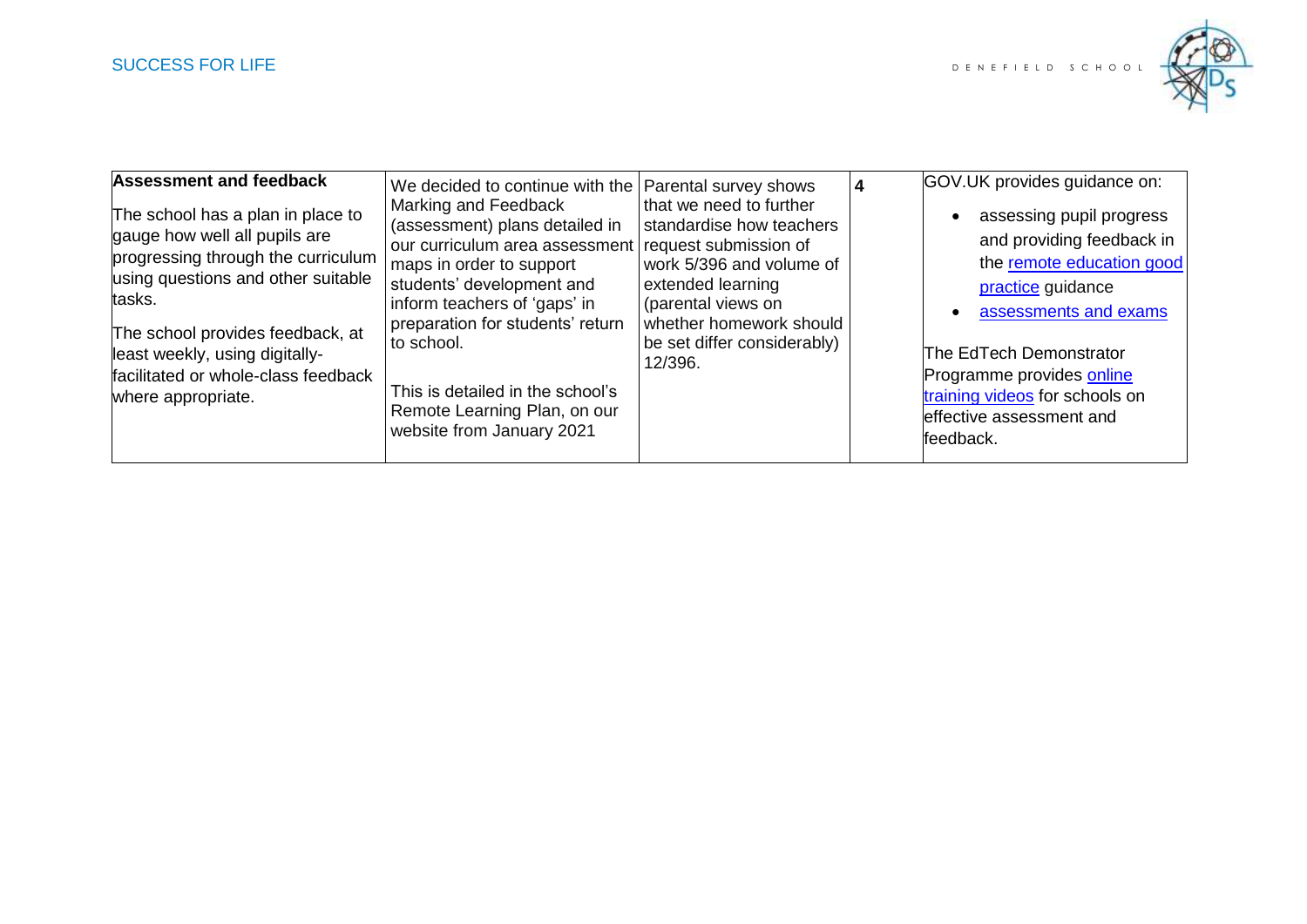

# **Capacity and capability**

Schools support staff to deliver high-quality remote education.

| 1. Identify                                                                                 | Develop and plan<br>2.                                                      | $ 3.$ Implement            | 4. Embed                     | 5. Sustain                                              |
|---------------------------------------------------------------------------------------------|-----------------------------------------------------------------------------|----------------------------|------------------------------|---------------------------------------------------------|
| Not yet in place or there are dentified gaps but a plan is In the process of<br>major gaps. | being developed to address implementing systems and are in place with minor |                            | <b>Practices and systems</b> | <b>Practices and systems</b><br>are fully embedded, and |
|                                                                                             | them.                                                                       | practices to address this. | gaps.                        | there are examples of                                   |
|                                                                                             |                                                                             |                            |                              | best practice.                                          |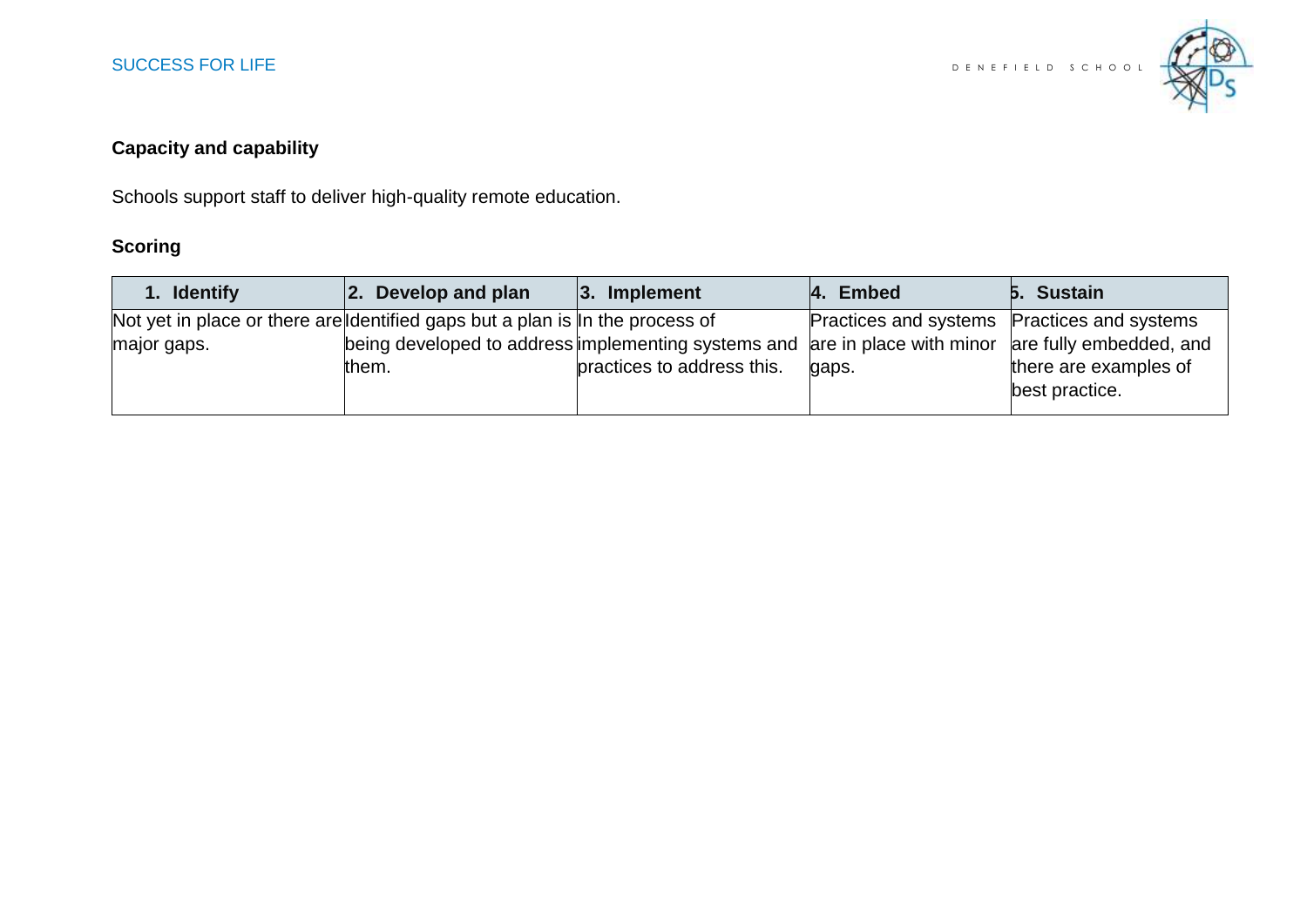

| <b>Approach</b>                                                                                                                                                                                                                                                                                                           | <b>Strengths</b>                                                                                                                                                                                                                                                                                                                                                                                                 | <b>Gaps</b>                                                                                                                                                             | <b>Score</b><br>(1 to 5) | <b>Potential actions and</b><br>resources if score is 1 or 2                                                                                                                                                                                                                                                                                                                                                                                  |
|---------------------------------------------------------------------------------------------------------------------------------------------------------------------------------------------------------------------------------------------------------------------------------------------------------------------------|------------------------------------------------------------------------------------------------------------------------------------------------------------------------------------------------------------------------------------------------------------------------------------------------------------------------------------------------------------------------------------------------------------------|-------------------------------------------------------------------------------------------------------------------------------------------------------------------------|--------------------------|-----------------------------------------------------------------------------------------------------------------------------------------------------------------------------------------------------------------------------------------------------------------------------------------------------------------------------------------------------------------------------------------------------------------------------------------------|
| <b>Effective practice</b><br>Senior leaders are aware of all the<br>guidance and ensure wider<br>teaching/school staff are aware of<br>(and how to access) resources<br>available to support remote<br>teaching.                                                                                                          | Substantial training, and<br>continued professional<br>development, dedicated to this<br>element of practice pre-<br>lockdown and each week of<br>lockdown. This training was<br>practical in terms of translating<br>pedagogy and how to use<br>technology effectively in order<br>to reduce teacher anxiety.<br>Coaching support has also<br>been applied on a colleague by<br>colleague basis where required. |                                                                                                                                                                         | 5                        | The Education Endowment<br>Foundation provides a support<br>quide for schools designed to help<br>teachers and school leaders<br>support their pupils during remote<br>education.<br>GOV.UK provides a good practice<br>quide to support schools in their<br>delivery of remote education.<br>The EdTech Demonstrator<br>Programme provides guidance on<br>how to use online platforms and<br>resources, including for children<br>with SEND. |
| <b>Staff capability</b><br>Staff have access to the digital<br>resources and tools (for example,<br>textbooks, workbooks, platforms,<br>devices and internet) they need to<br>teach and support pupils remotely.<br>Where used, staff have the<br>appropriate training and support to<br>use digital tools and resources, | Substantial training, and<br>continued professional<br>development, dedicated to this<br>element of practice pre-<br>lockdown and each week of<br>lockdown. This training was<br>practical in terms of translating<br>pedagogy and how to use<br>technology effectively in order<br>to reduce teacher anxiety.                                                                                                   | Continue to train and<br>support staff to plan,<br>scaffold and build-in<br>learning checks.<br>Further work on<br>standardising materials for<br>a 'remote' situation. |                          | The EdTech Demonstrator<br>Programme provides advice,<br>guidance and practical support for<br>teachers on how to deliver good<br>remote education. This includes<br>guidance on <b>how to use online</b><br>platforms and resources, including<br>for children with SEND.<br><b>RNIB Bookshare, which was</b><br>established through DfE's pilot<br>load2learn, is providing on-                                                             |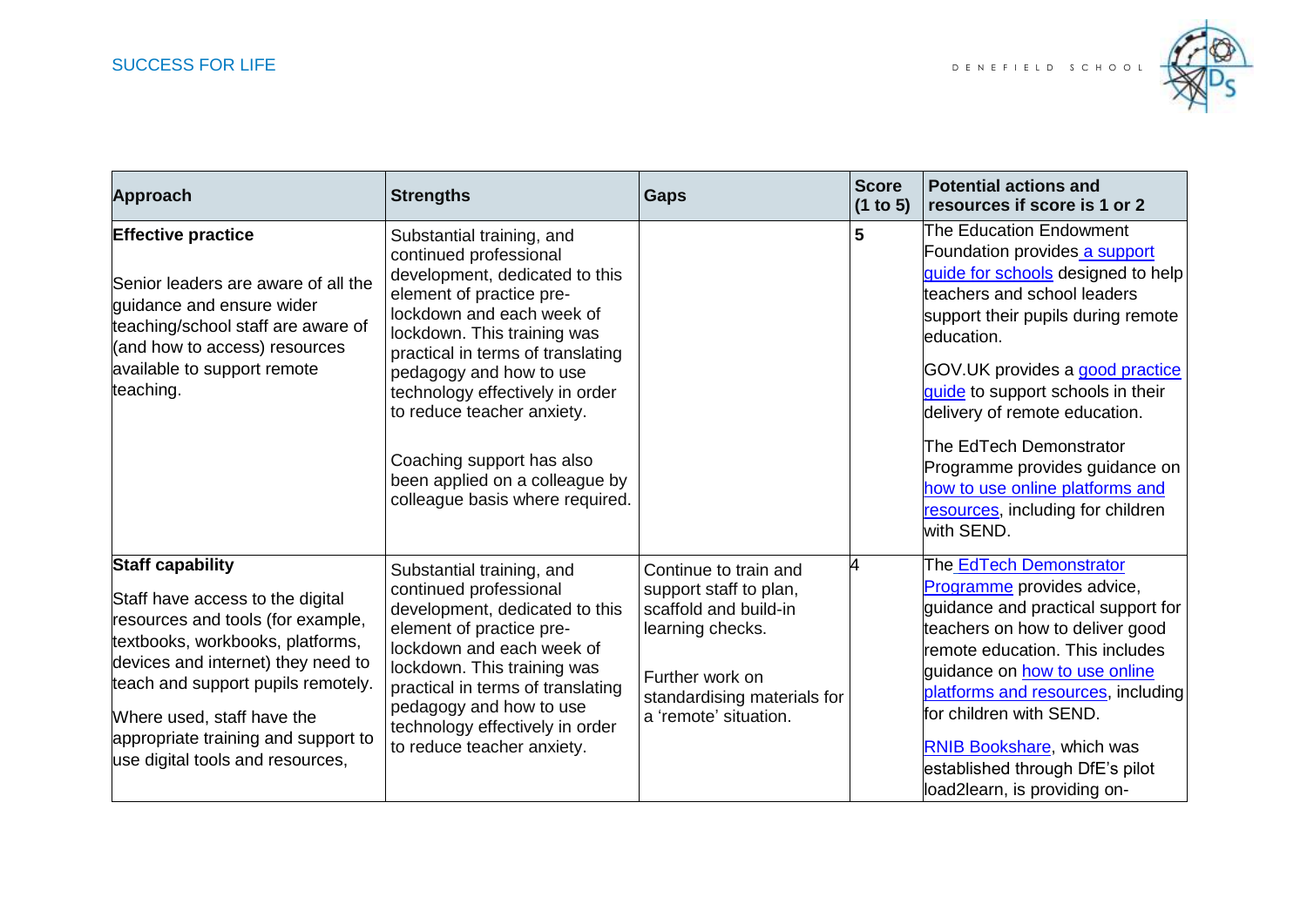

| including how to ensure they are<br>accessible for pupils with SEND.<br>Where possible, the training<br>provided is sustained and iterative<br>to ensure staff continue to support<br>effective teaching practice remotely.                                                                 | Coaching support has also<br>been applied on a colleague by<br>colleague basis where required.<br>Where staff have identified<br>resource or IT<br>hardware/software issues, we<br>have resolved these. Three<br>surveys were completed with<br>staff and a final check<br>immediately after the Christmas<br>holidays to minimise/eradicate<br>issues.                                                                                                                         | demand access to over 350,000<br>accessible digital books for<br>schools, colleges and universities,<br>free for any student with <b>dyslexia</b><br>or visual impairment.<br>pdnet provides free training events<br>for teachers and professionals on<br>augmentative and alternative<br>communication technology to<br>support pupils with SEND.                                                                                                                                                                                                                                              |
|---------------------------------------------------------------------------------------------------------------------------------------------------------------------------------------------------------------------------------------------------------------------------------------------|---------------------------------------------------------------------------------------------------------------------------------------------------------------------------------------------------------------------------------------------------------------------------------------------------------------------------------------------------------------------------------------------------------------------------------------------------------------------------------|-------------------------------------------------------------------------------------------------------------------------------------------------------------------------------------------------------------------------------------------------------------------------------------------------------------------------------------------------------------------------------------------------------------------------------------------------------------------------------------------------------------------------------------------------------------------------------------------------|
| <b>Strategic partnerships</b><br>The school is sharing best practice<br>and making best use of capacity<br>across schools to address any<br>known gaps, including via<br>established school-to-school<br>support networks like the EdTech<br>Demonstrator Programme and<br>curriculum hubs. | Substantial training, and<br>continued professional<br>development, dedicated to this<br>element of practice pre-<br>lockdown and each week of<br>lockdown. This training was<br>practical in terms of translating<br>pedagogy and how to use<br>technology effectively in order<br>to reduce teacher anxiety.<br>LSN and HML have<br>collaborated with other<br>colleagues, and engaged with<br>the DfE research and materials<br>to plan and deliver training and<br>support. | There are several school-to-<br>school support networks which<br>you can make use of, including:<br>The EdTech Demonstrator<br>Programme for advice and<br>guidance on remote<br>education, including how to<br>embed technology into<br>teaching practice, and how to<br>embed practice across MATs<br><b>Maths hubs to improve</b><br>$\bullet$<br>maths education<br>English hubs to improve<br>teaching of phonics, early<br>language and reading in<br>Reception and Year 1<br>Computing hubs to improve<br>the teaching of computing<br>and increase participation in<br>computer science |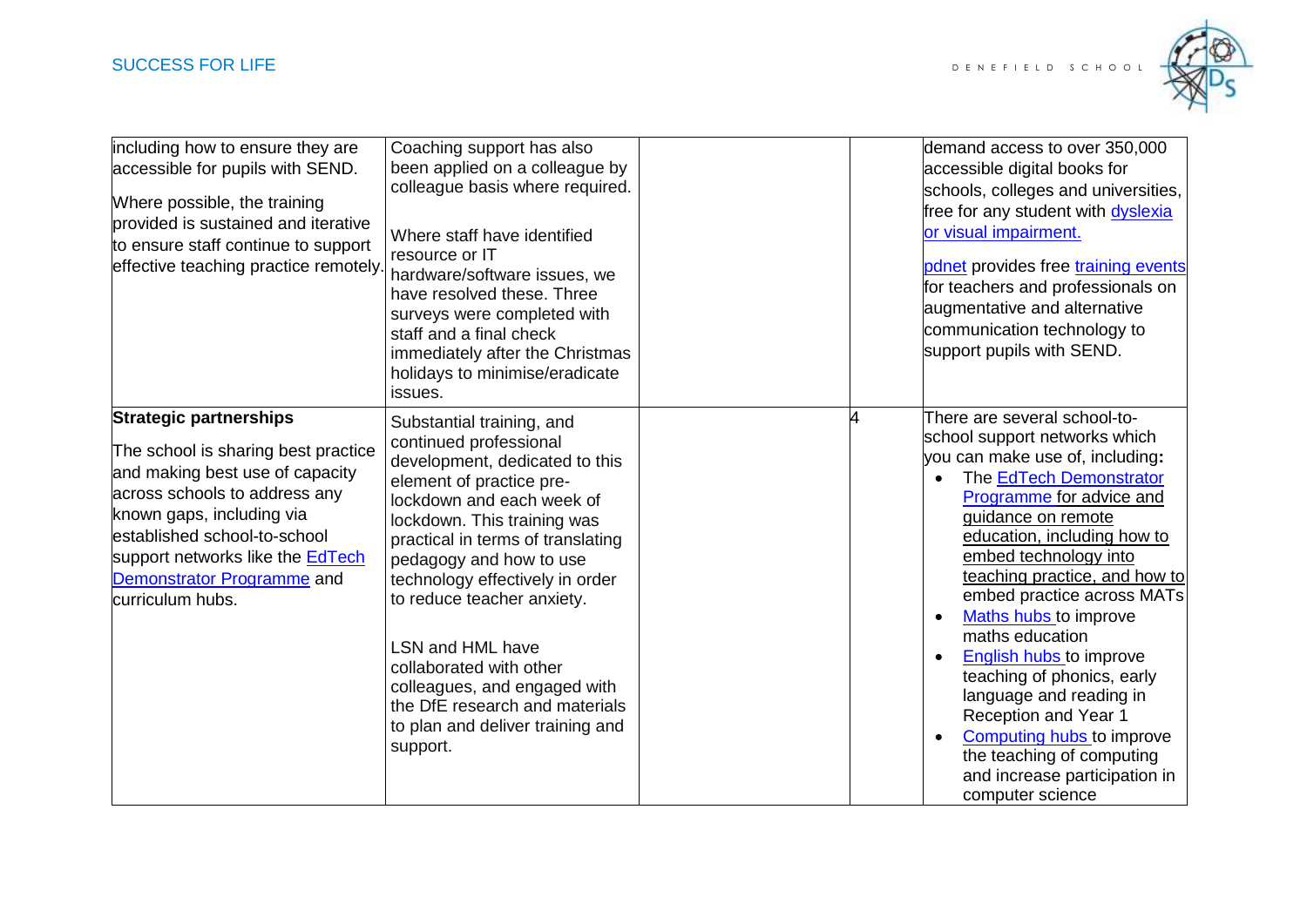

#### **Communication**

The school maintains strong communication with pupils, parents and carers, and continues to work effectively with other third parties.

| 1. Identify                                                                  | Develop and plan<br>2.                                                                              | $ 3.$ Implement            | 4. Embed                                    | <b>5. Sustain</b>                       |
|------------------------------------------------------------------------------|-----------------------------------------------------------------------------------------------------|----------------------------|---------------------------------------------|-----------------------------------------|
| Not yet in place or there are dentified gaps but a plan is in the process of |                                                                                                     |                            | Practices and systems Practices and systems |                                         |
| major gaps.                                                                  | being developed to address implementing systems and are in place with minor are fully embedded, and |                            |                                             |                                         |
|                                                                              | them.                                                                                               | practices to address this. | gaps.                                       | there are examples of<br>best practice. |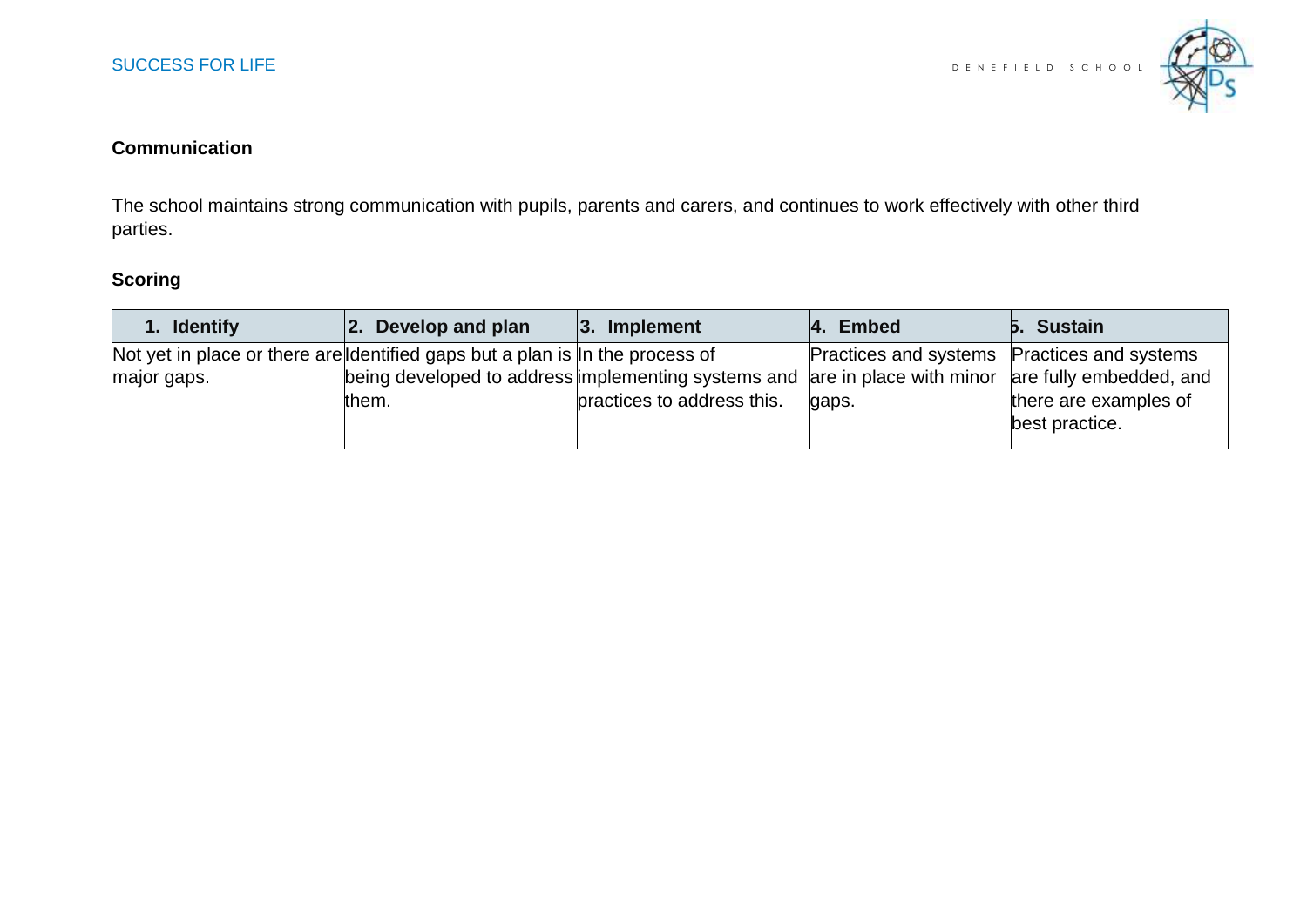

|                                                                                                                                                                                                                                                                  |                                                                |                                                                                                                                                                                                                                                   | <b>Score</b> | <b>Potential actions and</b>                                                                                                                                                                                                                                                  |
|------------------------------------------------------------------------------------------------------------------------------------------------------------------------------------------------------------------------------------------------------------------|----------------------------------------------------------------|---------------------------------------------------------------------------------------------------------------------------------------------------------------------------------------------------------------------------------------------------|--------------|-------------------------------------------------------------------------------------------------------------------------------------------------------------------------------------------------------------------------------------------------------------------------------|
| <b>Approach</b>                                                                                                                                                                                                                                                  | <b>Strengths</b>                                               | <b>Gaps</b>                                                                                                                                                                                                                                       | (1 to 5)     | resources if score is 1 or 2                                                                                                                                                                                                                                                  |
| Realistic expectations of pupils,<br>barents and carers<br>Parents and carers have clear<br>quidance on how to support pupils<br>at home, and how this is aligned to<br>the remote education information<br>required to be published on the<br>school's website. | Clear communication from the<br>Headteacher.                   | Parental survey shows<br>that we need to further<br>standardise how teachers<br>request submission of<br>work 5/396 and volume of<br>extended learning<br>(parental views on<br>whether homework should<br>be set differ considerably)<br>12/396. | 4            | Remote education expectations<br>are highlighted in the <b>actions for</b><br>schools during the coronavirus<br>outbreak<br>GOV.UK has brought together<br>school-led webinars to share best<br>practice in setting up remote<br>leducation.<br>The school workload reduction |
| Pupils understand the expectations<br>on how many hours they should be<br>learning and how to participate in<br>remote education (for example, how<br>to submit assignments).                                                                                    |                                                                | Some variability in teacher<br>quality - four out of 70<br>teachers identified in<br>parental survey - address<br>concerns 13/396.                                                                                                                |              | toolkit provides example<br>communication policies and email<br>protocols.<br>The Education Endowment<br>Foundation has provided a guide<br>for schools on how to                                                                                                             |
|                                                                                                                                                                                                                                                                  |                                                                | Parental survey, 13/396<br>respondents felt that<br>teachers required further<br>training on how to ensure<br>participation and feedback<br>'live' in lessons.                                                                                    |              | communicate with parents during<br>coronavirus (COVID-19).                                                                                                                                                                                                                    |
| <b>School community events</b>                                                                                                                                                                                                                                   | Assembly continued throughout<br>as a school community event - |                                                                                                                                                                                                                                                   | 4            |                                                                                                                                                                                                                                                                               |
| Pupils are given regular<br>opportunities to attend and                                                                                                                                                                                                          |                                                                |                                                                                                                                                                                                                                                   |              |                                                                                                                                                                                                                                                                               |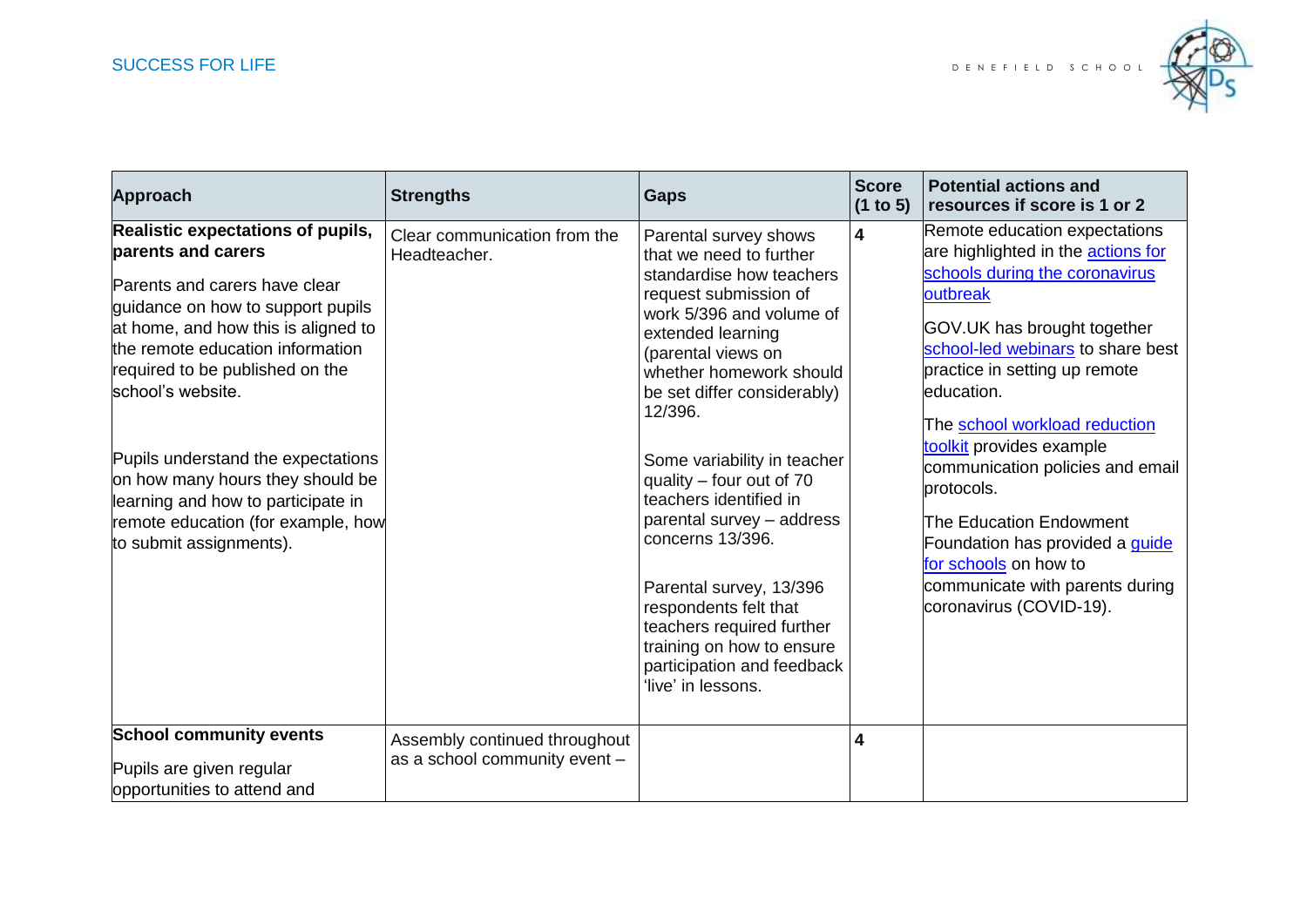

| participate in shared, interactive<br>lessons and activities to maintain a<br>sense of community and belonging, | whole school and year eg<br>national citizen service.      |  |  |
|-----------------------------------------------------------------------------------------------------------------|------------------------------------------------------------|--|--|
| especially disadvantaged and<br>SEND pupils.                                                                    | Wonderful well-being sessions.                             |  |  |
|                                                                                                                 | Digi-Girlz conference for STEM<br>continued.               |  |  |
|                                                                                                                 | Live PE, Health and well-being<br>- and challenges.        |  |  |
|                                                                                                                 | Default was for PP/SEND was<br>to remain in the community. |  |  |
|                                                                                                                 | Bought in remote SIMs to track<br>and support.             |  |  |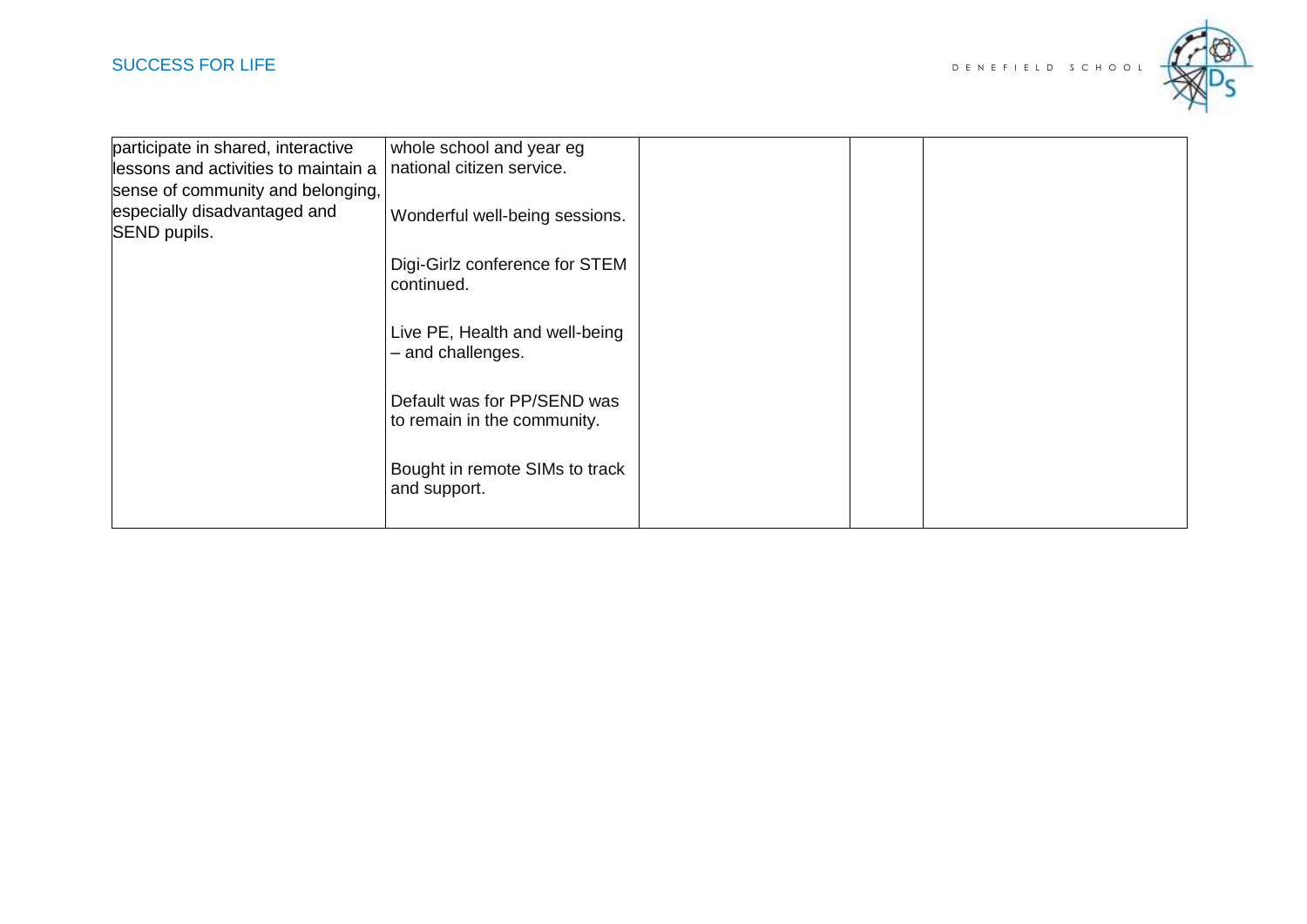

#### **Safeguarding and wellbeing**

Teachers and leaders understand how to maintain effective safeguarding arrangements whilst also providing high-quality remote education and supporting pupil wellbeing.

| 1. Identify                                                                  | Develop and plan<br>2.                                                                              | $ 3.$ Implement            | <b>Embed</b><br>I4.                         | 5. Sustain                              |
|------------------------------------------------------------------------------|-----------------------------------------------------------------------------------------------------|----------------------------|---------------------------------------------|-----------------------------------------|
| Not yet in place or there are dentified gaps but a plan is In the process of |                                                                                                     |                            | Practices and systems Practices and systems |                                         |
| major gaps.                                                                  | being developed to address implementing systems and are in place with minor are fully embedded, and |                            |                                             |                                         |
|                                                                              | them.                                                                                               | practices to address this. | gaps.                                       | there are examples of<br>best practice. |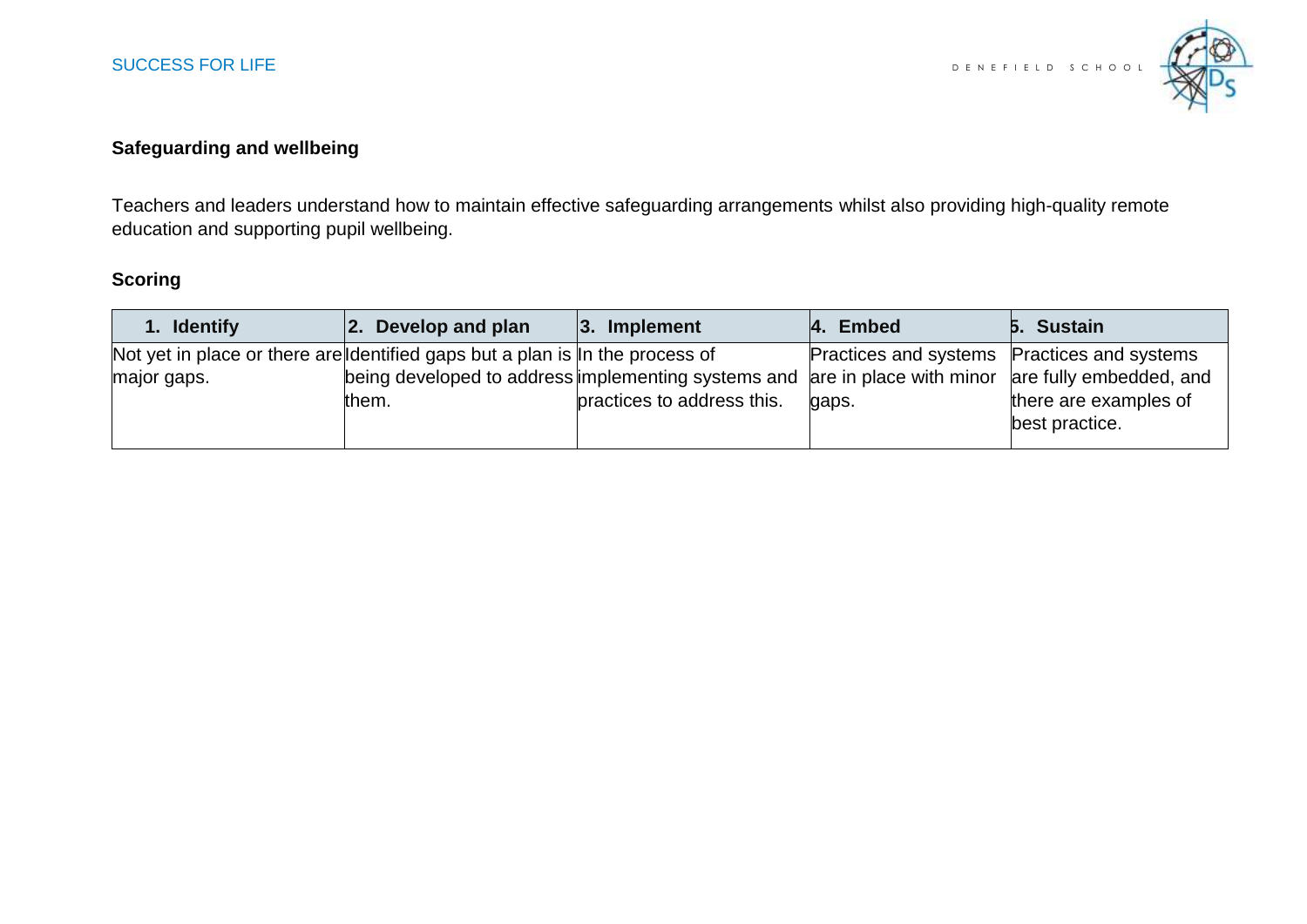

| Approach                                                                                                                                                                                                                                                                                                                                | <b>Strengths</b>                                                                                                                                                                      | <b>Gaps</b>                                         | <b>Score</b><br>(1 to 5) | <b>Potential actions and</b><br>resources if score is 1 or 2                                                                                                                                                      |
|-----------------------------------------------------------------------------------------------------------------------------------------------------------------------------------------------------------------------------------------------------------------------------------------------------------------------------------------|---------------------------------------------------------------------------------------------------------------------------------------------------------------------------------------|-----------------------------------------------------|--------------------------|-------------------------------------------------------------------------------------------------------------------------------------------------------------------------------------------------------------------|
| <b>Ensuring safety</b><br>There are clear safeguarding<br>protocols in place to ensure pupils<br>are safe during remote education.<br>It is essential to have and<br>communicate clear reporting routes<br>so that children, teachers, parents<br>and carers can raise any<br>safeguarding concerns in relation to<br>remote education. | Robust process for selecting<br>the online platform Microsoft<br><b>TEAMS. Robust safeguarding</b><br>instruction and training provided<br>to the school community by<br>HML and HOL. |                                                     | 5                        | GOV.UK provides guidance on<br>safeguarding and remote<br>education during coronavirus<br>(Covid-19).<br>Schools should also refer to<br>statutory guidance for schools and<br>colleges on safeguarding children. |
| Online safety<br>If the school chooses to provide<br>remote education using live<br>streaming and pre-recorded videos,<br>teachers understand how to keep<br>children safe whilst they are online.                                                                                                                                      | Robust process for selecting<br>the online platform Microsoft<br><b>TEAMS. Robust safeguarding</b><br>instruction and training provided<br>to the school community by<br>HML and HOL. |                                                     | 5                        | GOV.UK provides guidance on:<br>safeguarding and remote<br>education during<br>coronavirus (COVID-19)<br>teaching online safety in<br>schools                                                                     |
| Wellbeing<br>Leaders, teachers and pupils are<br>aware of how to spot potential<br>wellbeing or mental health issues<br>and how to respond.                                                                                                                                                                                             | Safeguarding bulletin and<br>training for staff delivered to<br>spot well-being issues.<br>Student managers trained with<br>educational psychologist.                                 | Two tutors require further<br>support with practice | $\overline{4}$           | GOV.UK provides advice on<br>supporting pupil wellbeing during<br>remote education.                                                                                                                               |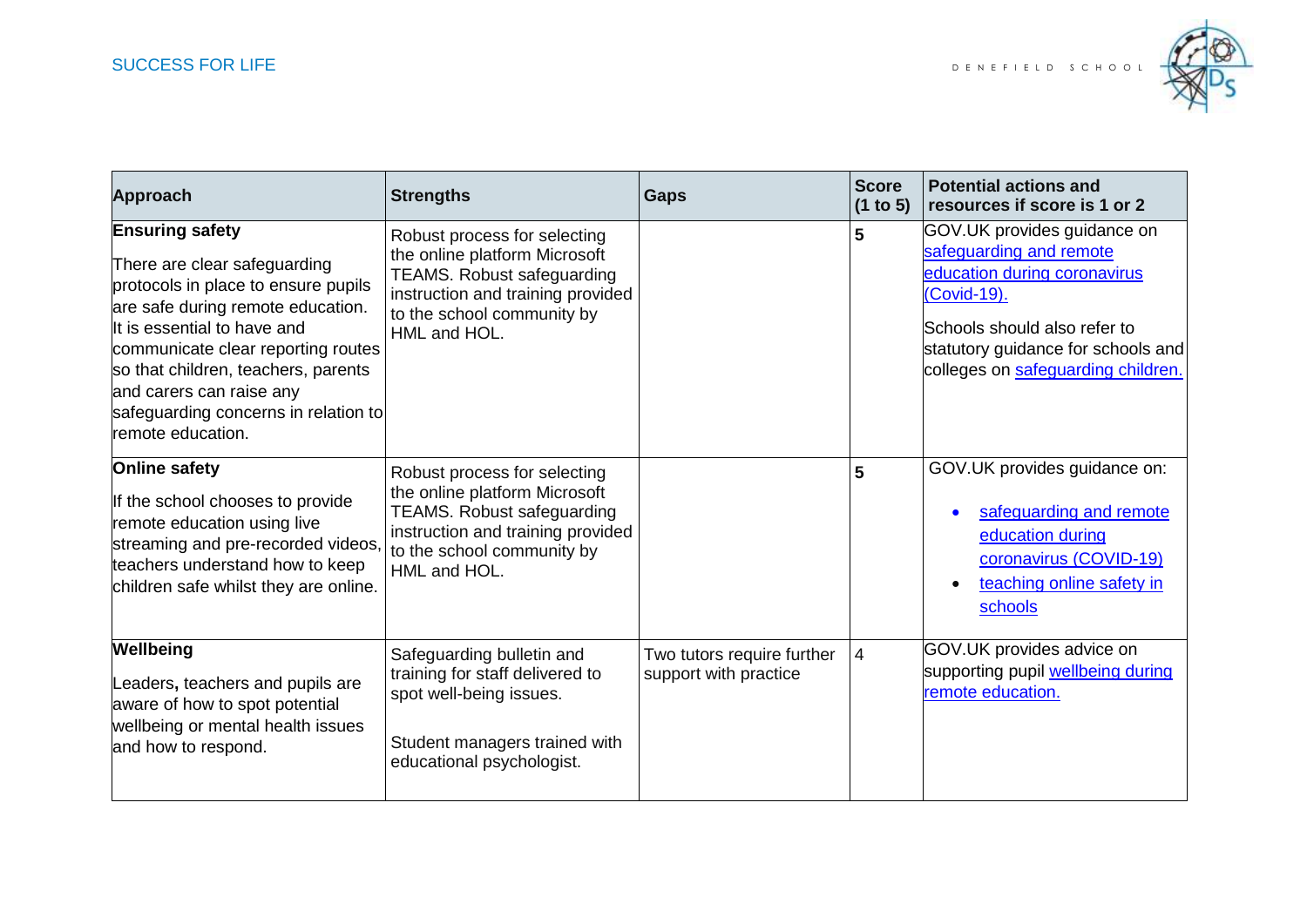

| There are regular catch ups with<br>pupils, one to one and via<br>assemblies, particularly for those<br>that are most vulnerable. | Wonderful well-being session.<br>Focussed training on return<br>back to school and students'<br>anxiety.                                                           |   |                                                 |
|-----------------------------------------------------------------------------------------------------------------------------------|--------------------------------------------------------------------------------------------------------------------------------------------------------------------|---|-------------------------------------------------|
|                                                                                                                                   | Additional transition work for<br>Year 7 for March 2021.                                                                                                           |   |                                                 |
|                                                                                                                                   | Key Year 11 Zoom calls.                                                                                                                                            |   |                                                 |
|                                                                                                                                   | Aligned breaks and lunches to<br>support staff and families' well-<br>being.                                                                                       |   |                                                 |
|                                                                                                                                   | Lockdown legends and Study<br>Club Stars competitions for<br>effort and performance.                                                                               |   |                                                 |
|                                                                                                                                   | 100% attendance awards<br>during lockdown.                                                                                                                         |   |                                                 |
|                                                                                                                                   | Regular check-up calls from<br>tutors, HoH/DHoH and Student<br>Managers to identify issues.<br>Where issues were identified<br>CPOMS was used to address<br>these. |   |                                                 |
| Data management                                                                                                                   | HML has ensured that these<br>are in place.                                                                                                                        | 5 | GOV.UK provides guidance to<br>support schools: |